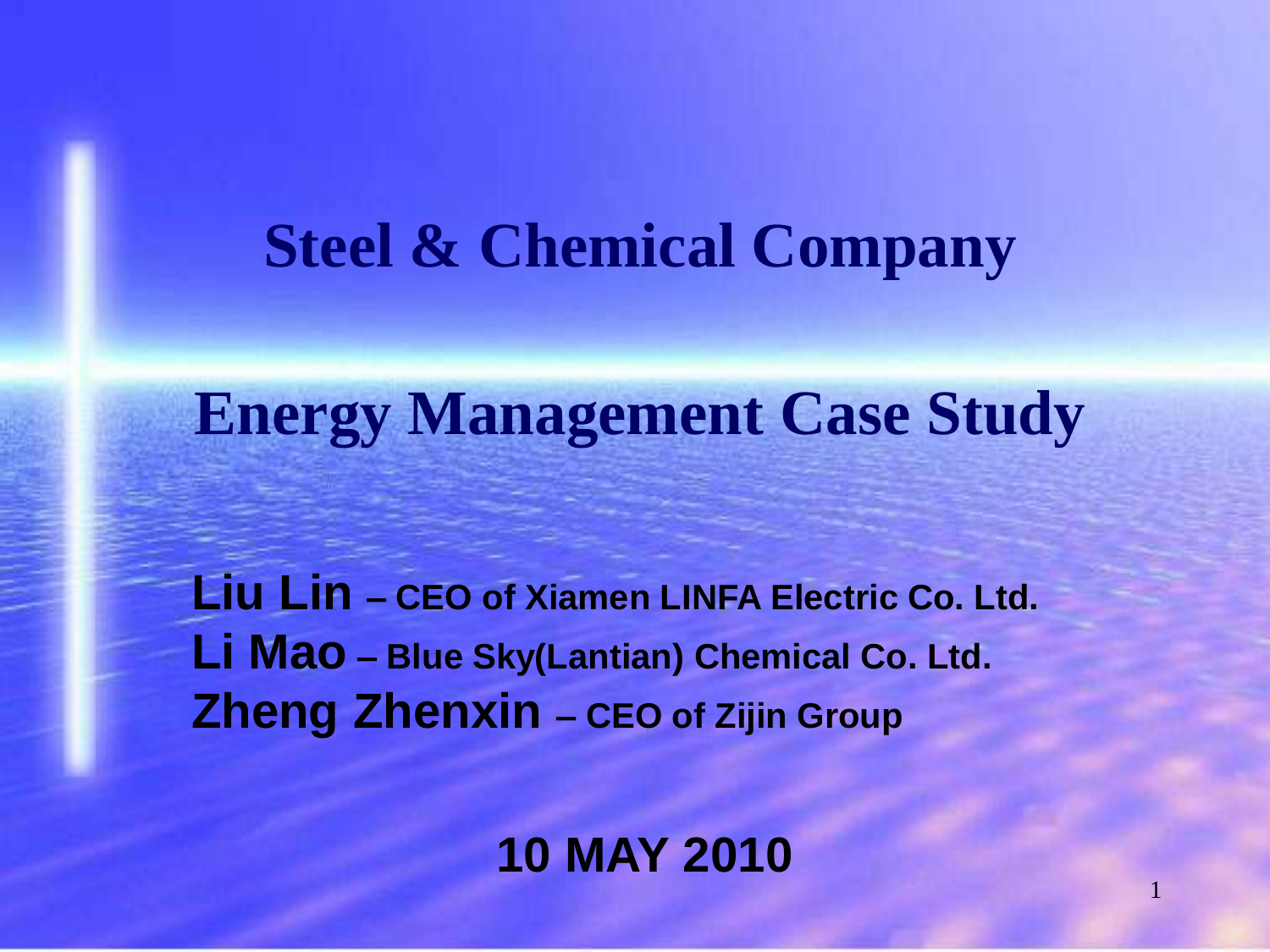

Lin Fa Electric

## Steel Company Energy Management Case Study

-------------------- Desheng Company

Chemical Company Energy Management Case Study

<span id="page-1-0"></span> ------- Blue Sky Chemical Industry Co., Ltd. , Pingdingshan Coal Group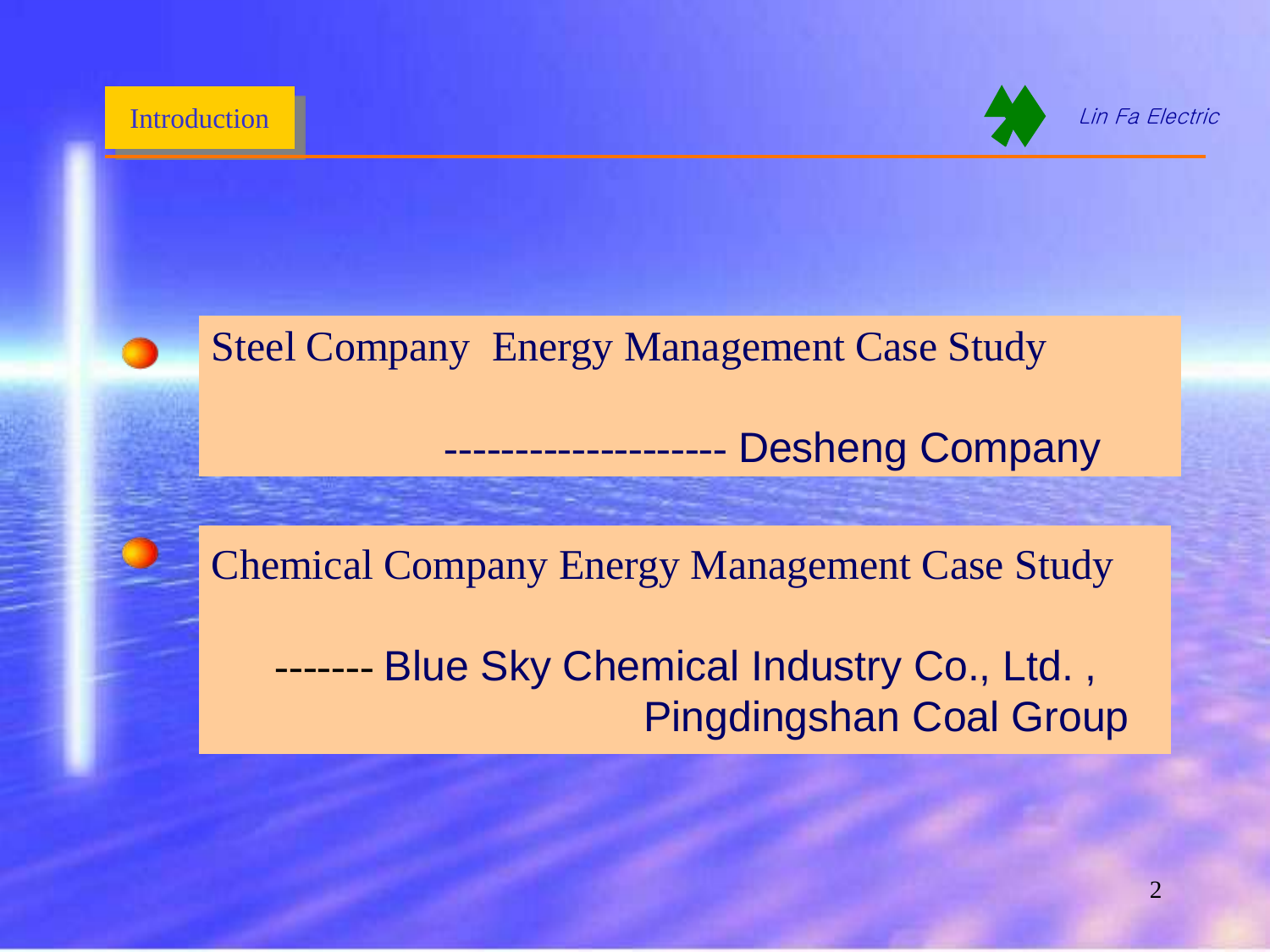Steel Company Case Study



Lin Fa Electric

### I. Corporate Profile

II. Enterprise Energy Management

III. Energy-saving Technical Measures Adopted

Conclusion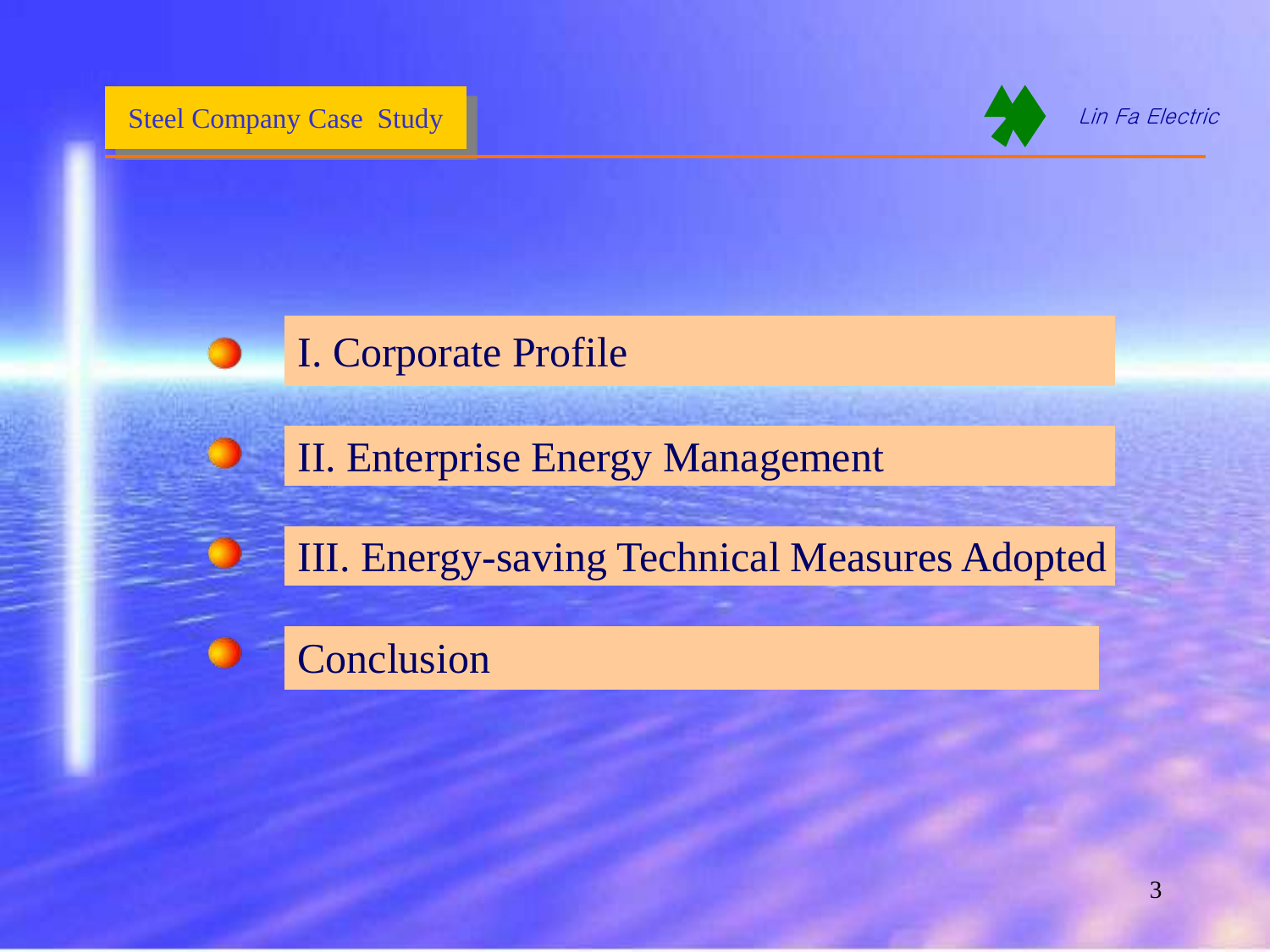### Corporate Profile



Lin Fa Electric

Desheng Company is one of China's largest nickel alloy manufacturers. In addition to its original 920,000-ton-a-year nickel alloy project, the Company has also launched an 600,000-ton-a-year Ni 25 alloy project, a 2-million-ton-ayear hot-rolled medium-width sheet stainless steel project, and a 1-million-ton-a-year precision cold-rolled mediumwidth sheet stainless steel project.

The Company is primarily powered by electrical energy, consuming 348.48 million kWh annually.



4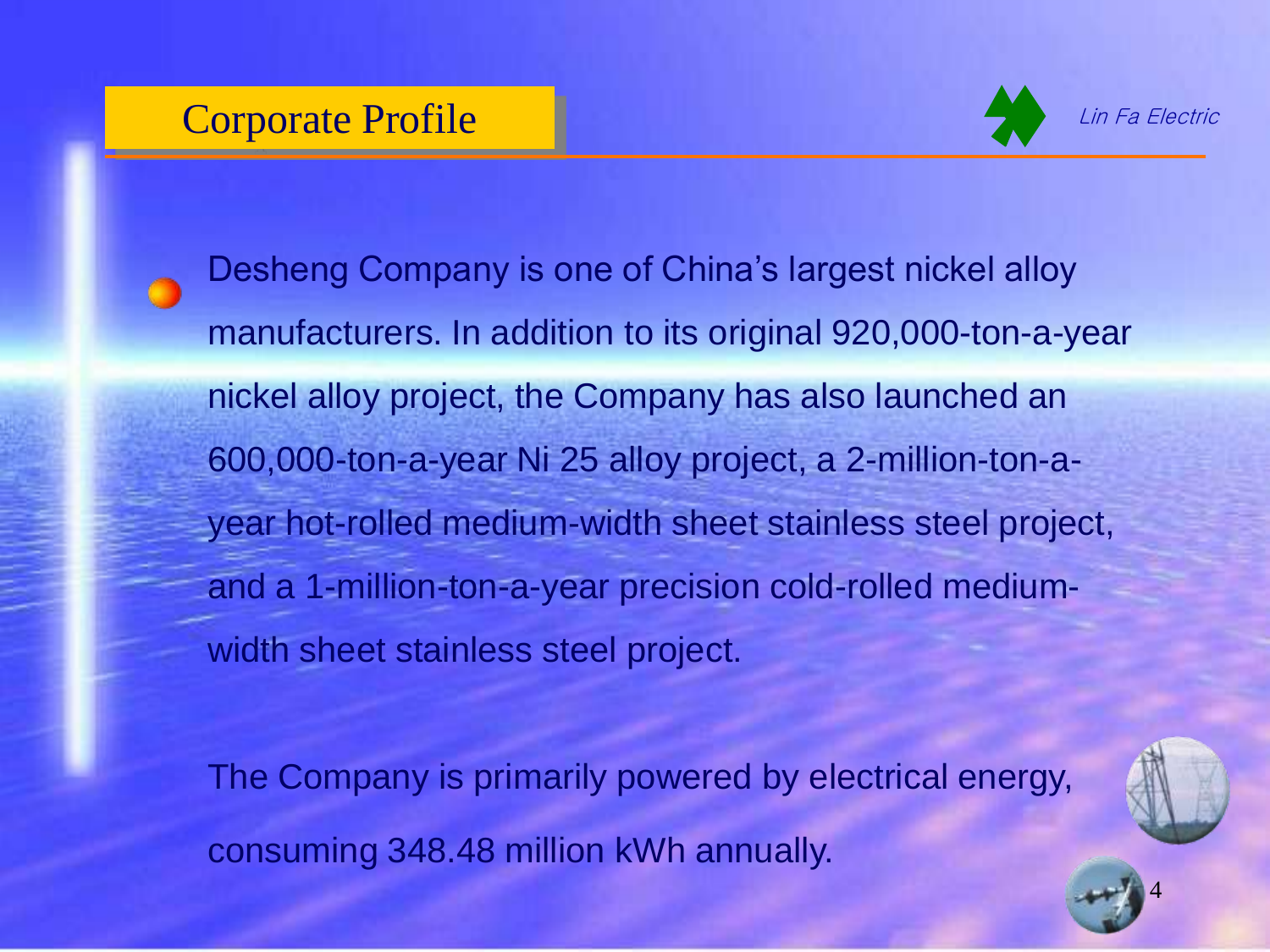#### **Enterprise Energy Management**



#### Enterprise Energy Management Objectives

The Company is committed to energy conservation and energy efficiency; it implements an accountability system for energy conservation and vigorously optimizes and renovates equipment performance and process conditions. By examining field production monitoring data and analyzing energy utilization, the Company establishes the level of energy utilization, pinpoint existing problems, identify the potential for saving energy, and work out energy-saving measures and recommendations, thereby improving the standard of enterprise energy management.

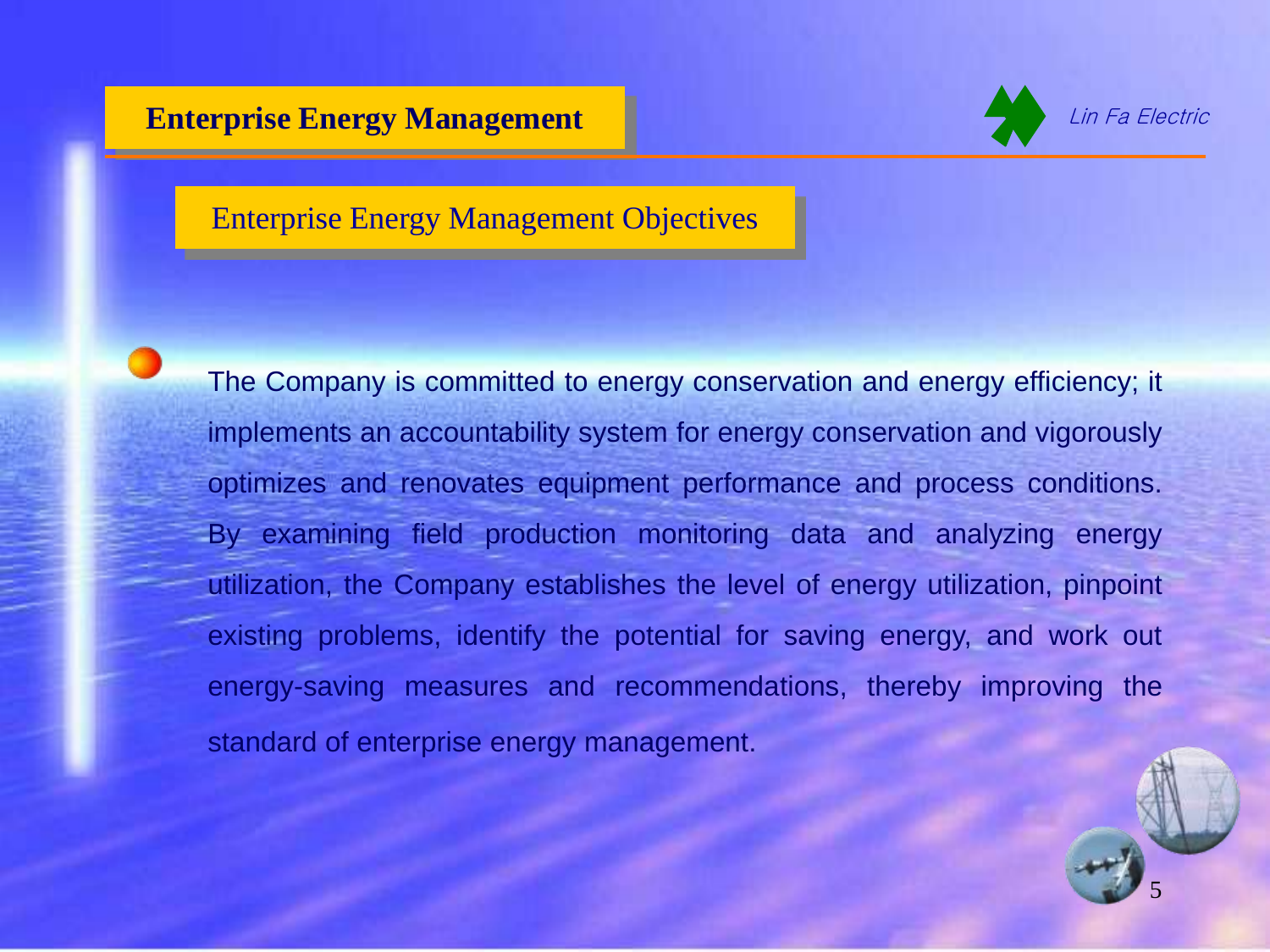### **Enterprise Energy Management**



#### Corporate Vision

In accordance with the energy conservation and emission reduction requirements imposed by authorities, and in light of the industry's characteristics and the Company's actuality, the following integrated energy-saving targets have been set:

1) Overall energy consumption per ton of steel to be reduced to 670kgce/t by 2013;

2) New water consumption per ton of steel to be reduced to 4.0t/t by 2010.

**Annual Targets** 

6

| No.          | <b>Description</b>                                       | <b>Unit</b>   | 2007 | 2008 | 2009 | 2010 | 2013 | <b>Remarks</b> |
|--------------|----------------------------------------------------------|---------------|------|------|------|------|------|----------------|
|              | <b>Overall energy</b><br>consumption<br>per ton of steel | <b>Kgce/t</b> | 741  | 710  | 690  | 680  | 670  |                |
| $\mathbf{2}$ | <b>New water</b><br>consumption<br>per ton of steel      | t/t           | 4.54 | 4.5  | 4.4  | 4.2  | 4.0  |                |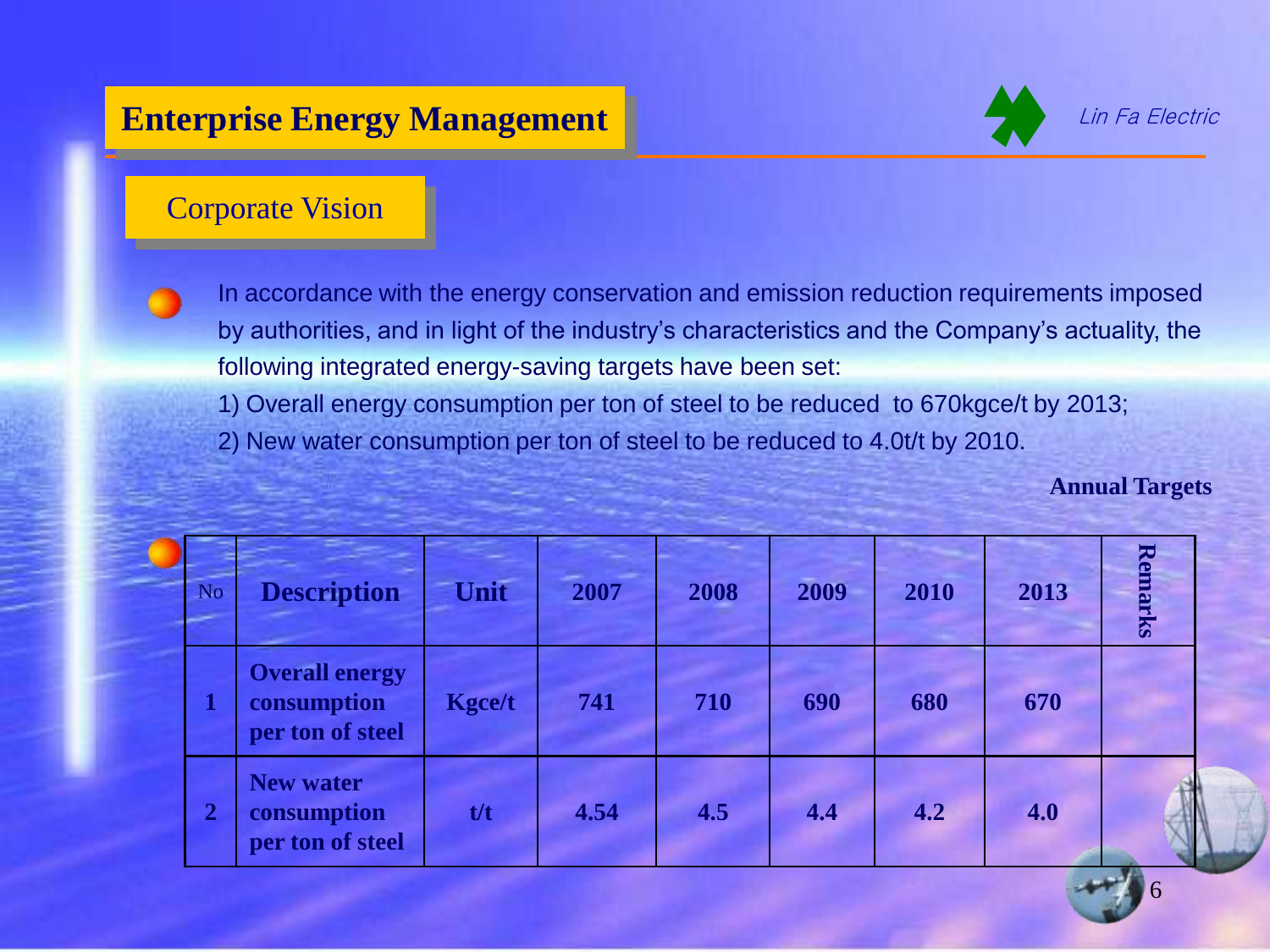

7

Enterprise Energy Management Organizational Structural, Personnel, and Duties

The Company has an energy management leadership team.

The Company has formed an energy management leadership team which is charged with managing energy efficiency company-wide. The team is headed by the General Manager, with the Vice General Manager and Chief Engineer and the Finance Director acting as deputy heads. Members of the team come from all plants. The Company management is committed to energy efficiency and incorporates energy efficiency into cost accounting.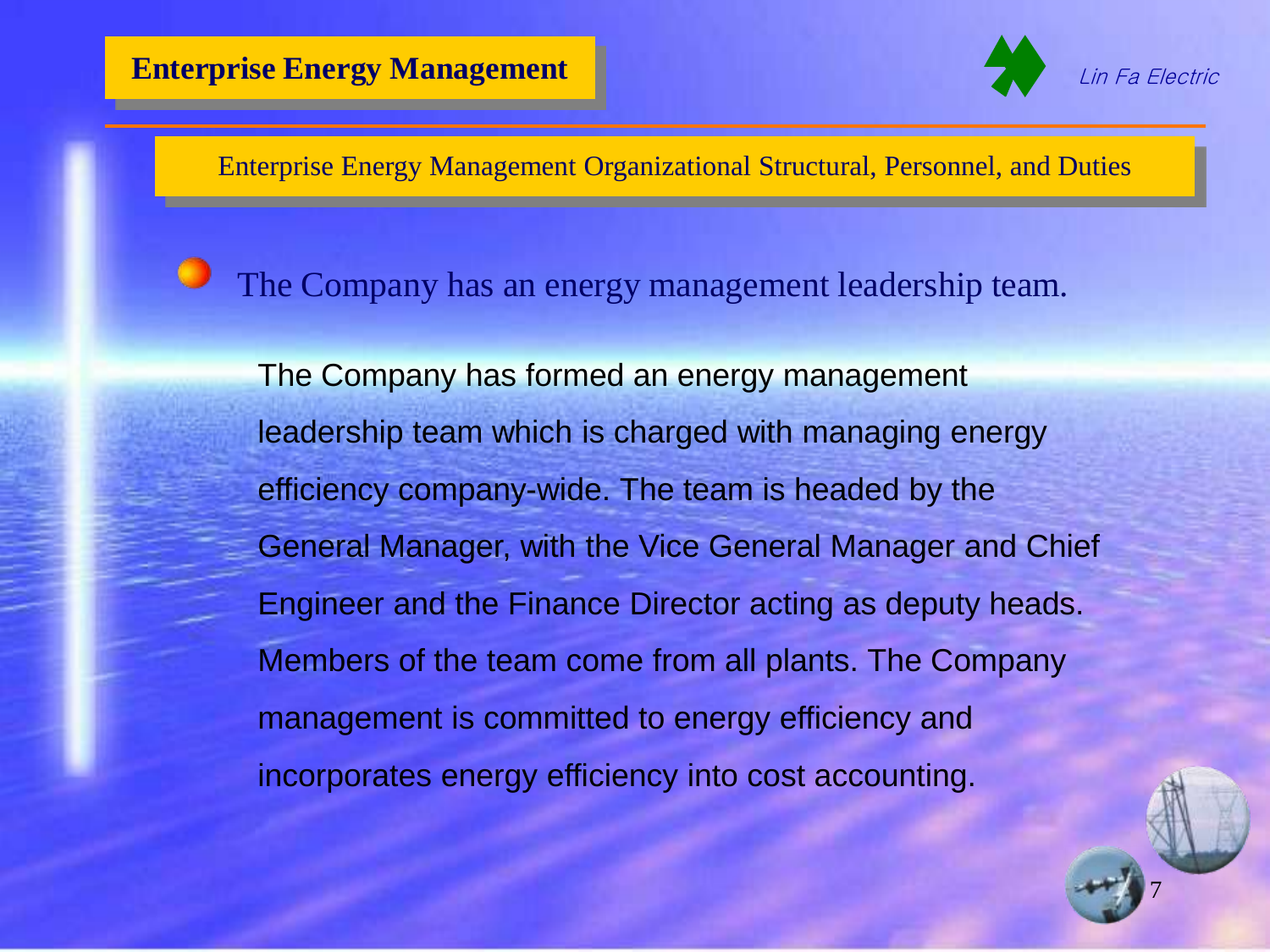#### **Enterprise Energy Management**



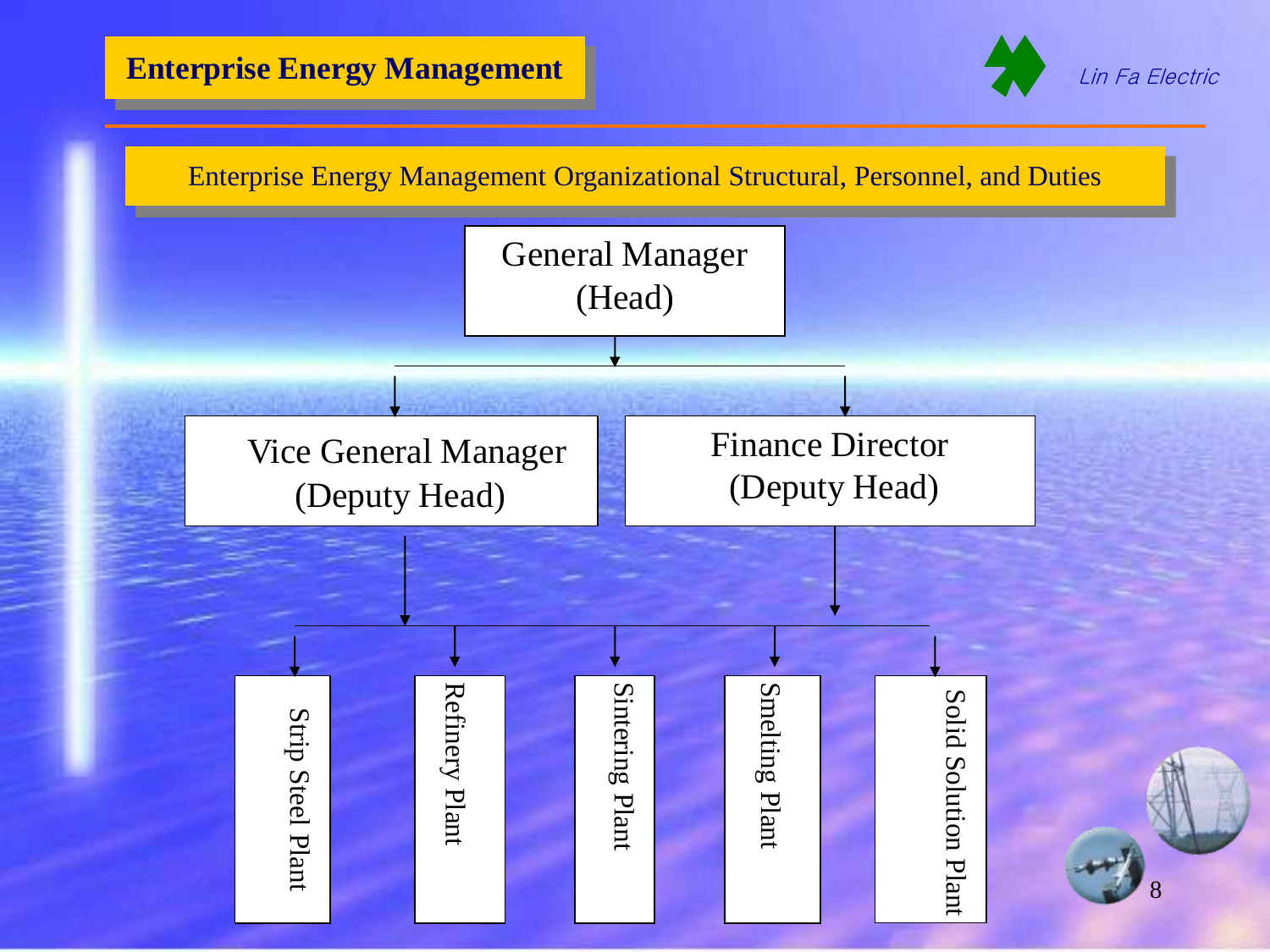

9

Enterprise Energy Management Organizational Structural, Personnel, and Duties

#### Energy Efficiency Management Leadership Team

#### Head: General Manager

Deputy Heads: Vice General Manager, Chief Engineer, Finance Director Members:

 Office Manager, Production Department Management Technical Quality Department Manager, Refinery Plant Manager Smelting Plant Manager, Sintering Plant Manager Strip Steel Plant Manager, Solid Solution Plant Manager Hydropower Supervisor, Statistician

The Leadership Team is responsible for implementing the Energy Efficiency Plan, studying and making decisions for major issues, and reviewing the progress of the work by the Implementation Team.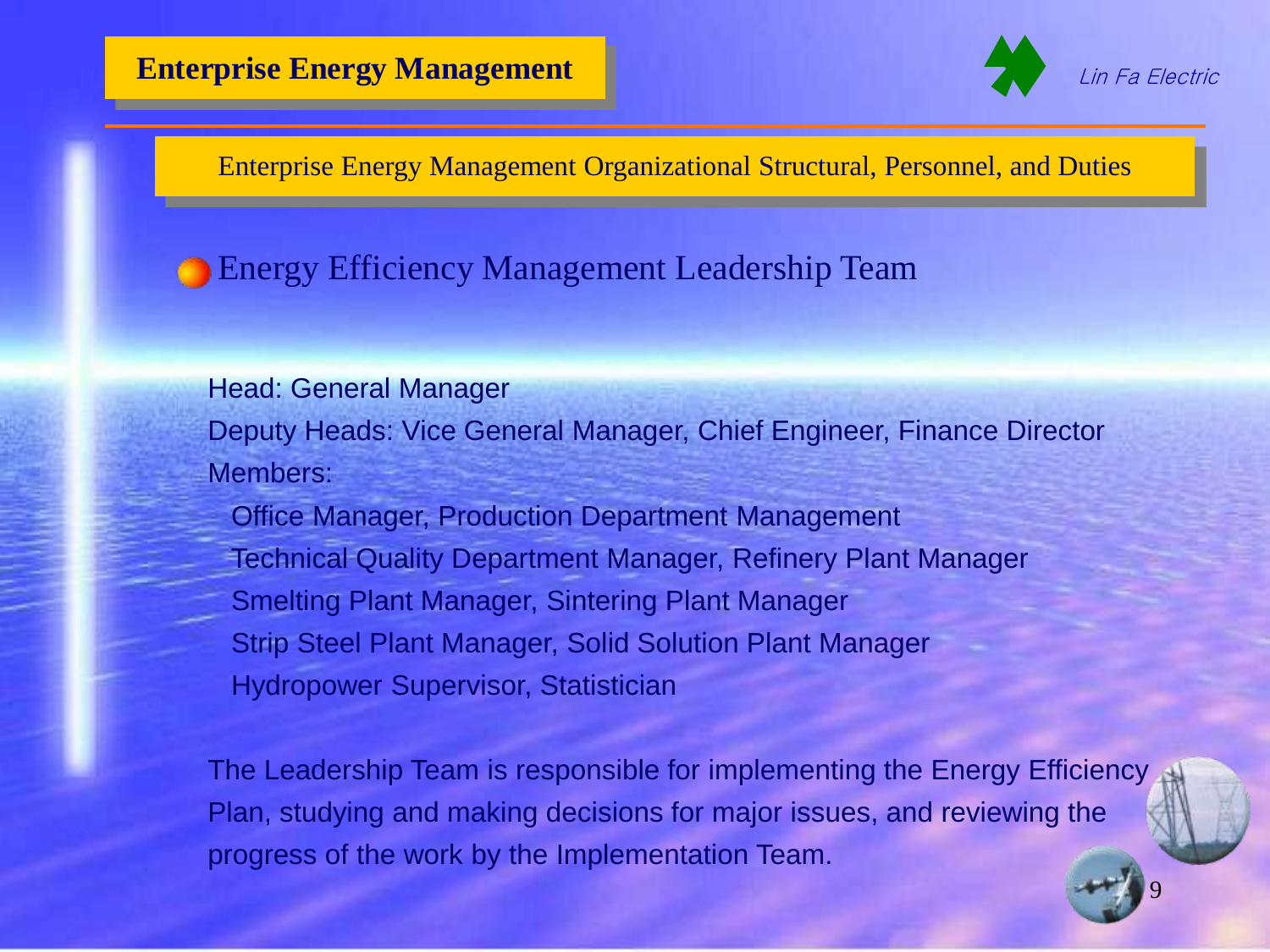

### Efficiency Implementation Team

Head: Office Manager Members: Plant Managers and Team Leaders

As the executive organization of the Leadership Team, the Implementation Team is responsible for carrying out the decisions of the Leadership Team and performing day-to-day management of the Energy Efficiency Plan.

All related units also have their own managing and executive organizations for energy efficiency.

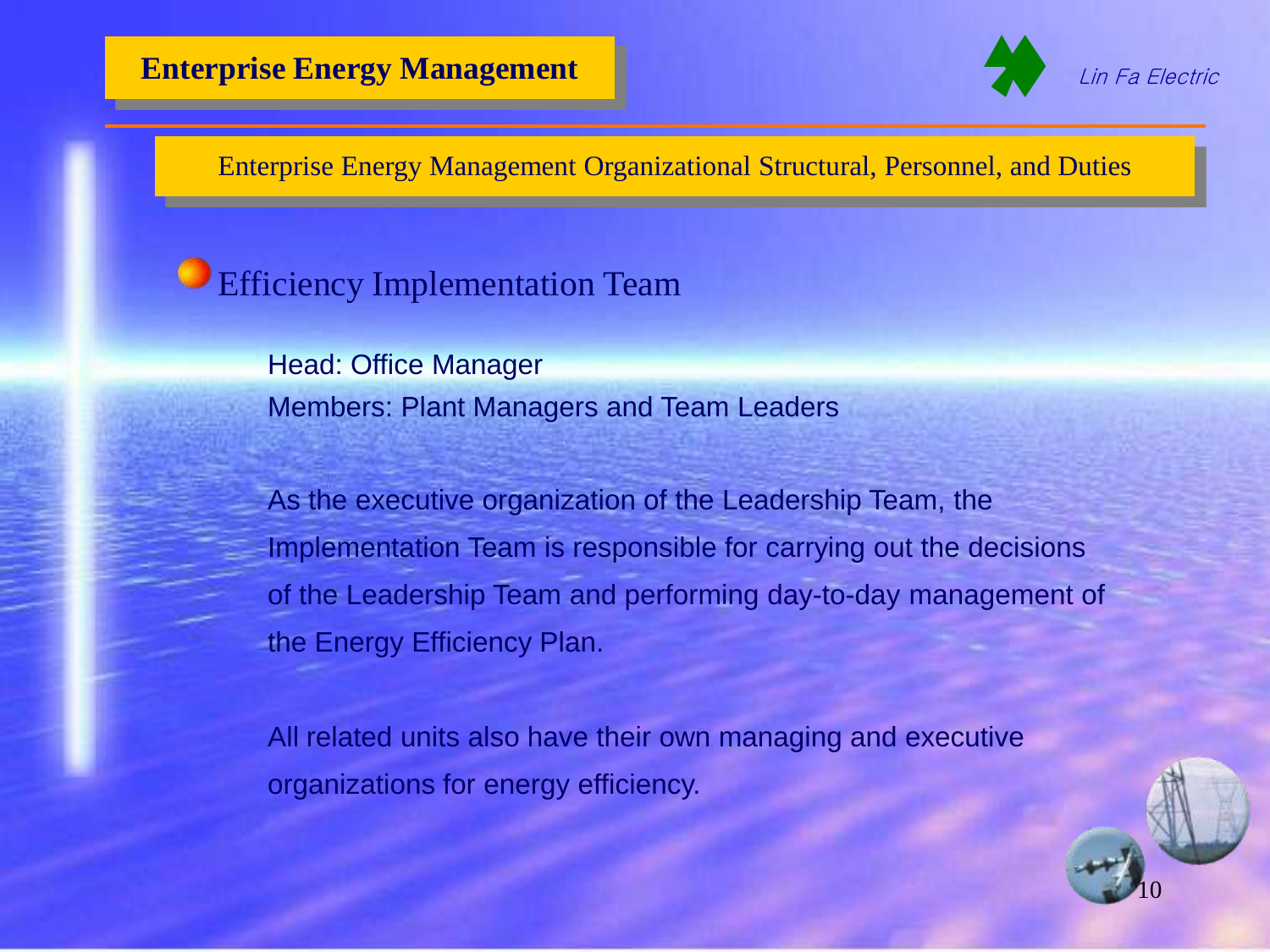

The Company implements a three-tiered management system for energy efficiency.

The Production Department is in charge of energy efficiency management. All plants have an energy efficiency team and a dedicated energy efficiency supervisor responsible for the dayto-day energy efficiency management of his plant. All production teams also have an energy efficiency specialist.

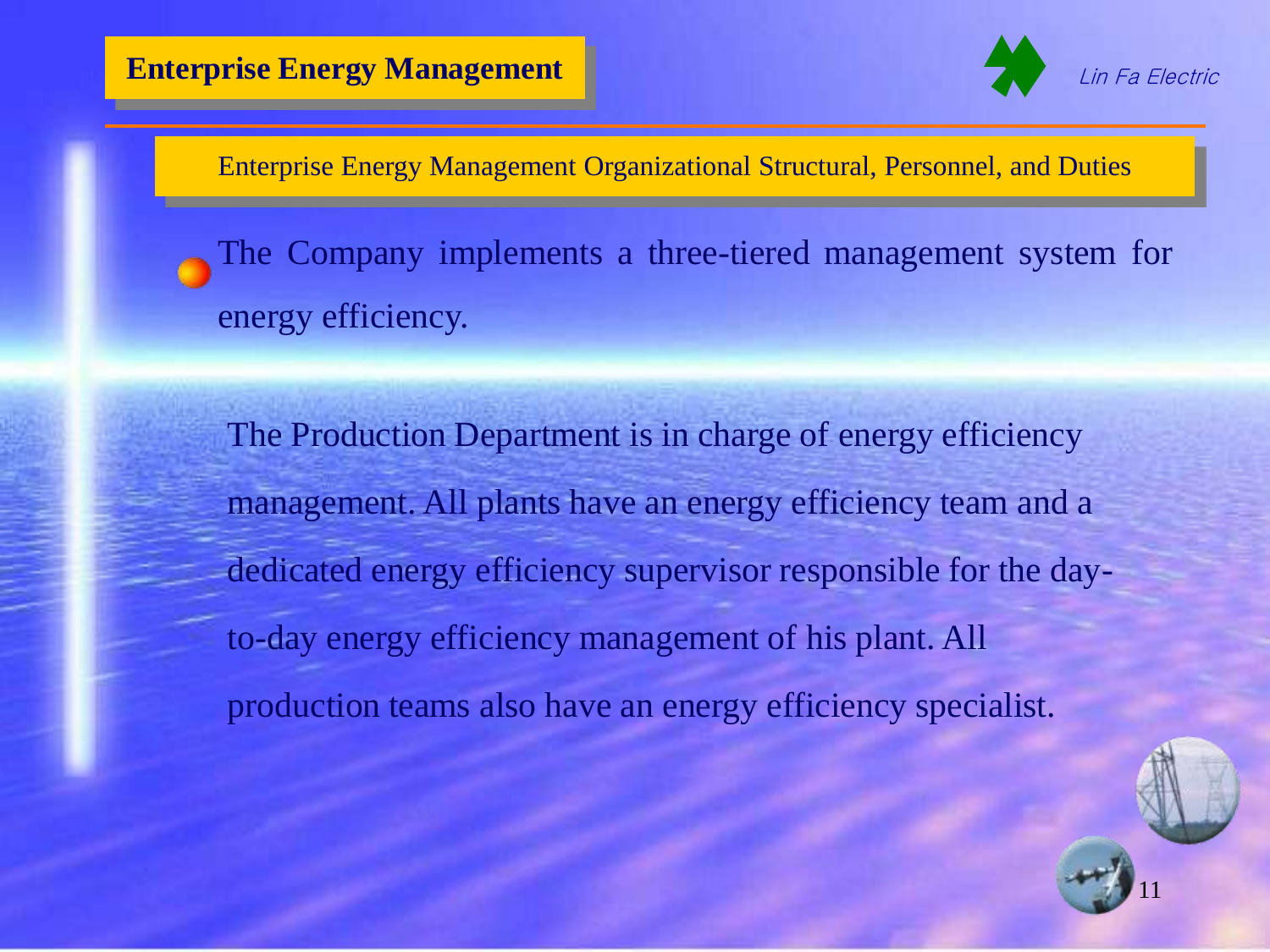

- Energy Management Duties
	- (1) Duties of the Energy Efficiency Office
	- (2) Duties of the Energy Efficiency Teams of the Plants (Departments)
	- (3) Duties of the Energy Efficiency Specialist of the Production Teams

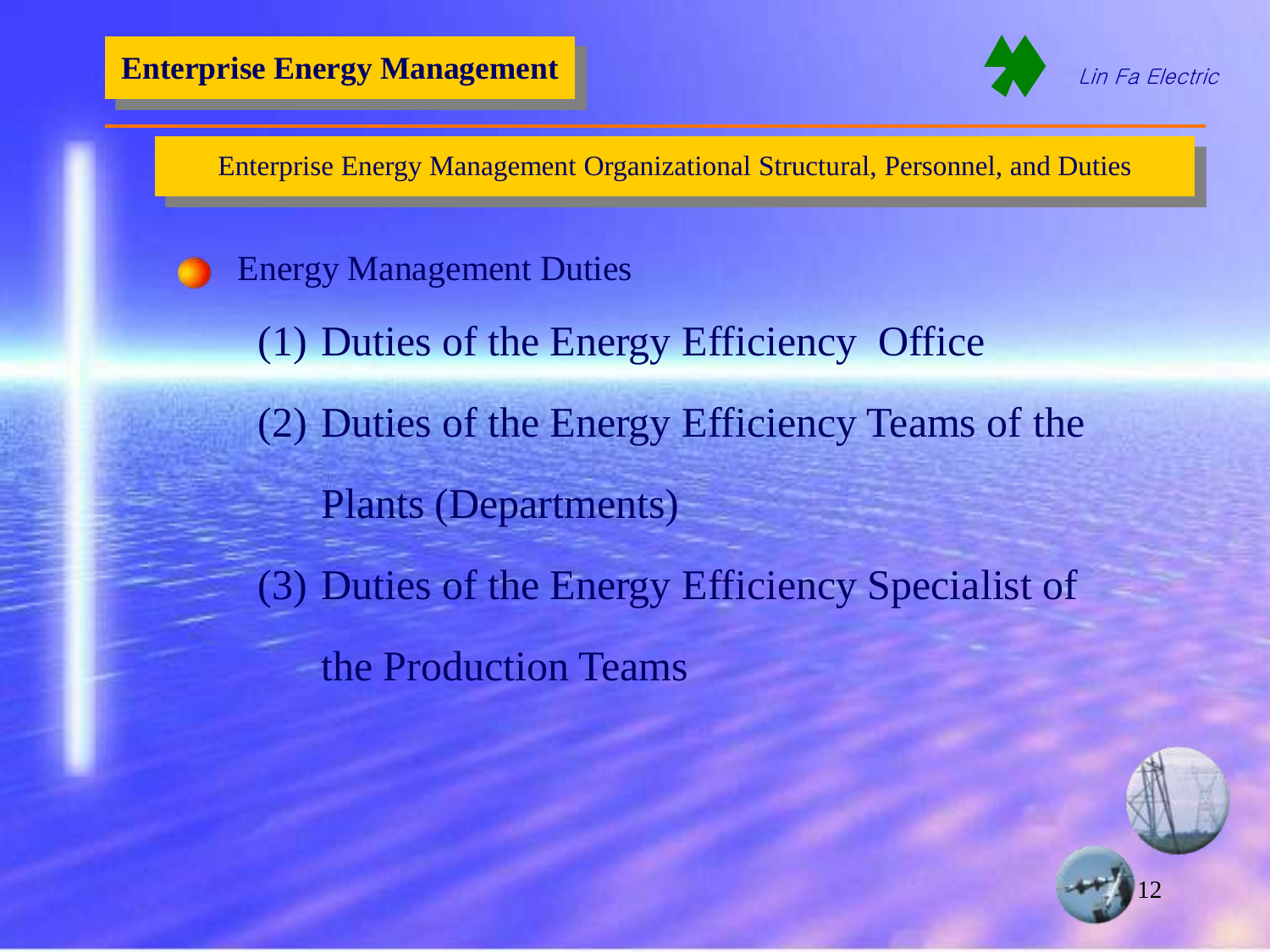

#### Duties of the Energy Efficiency Office

- 1. Communicates and promotes national laws and regulations on energy conservation, as well as the energy conservation directives and messages of government authorities; conducts publicity campaigns to raise employees' energy efficiency awareness, organizes energy efficiency training, and supervising employee energy efficiency efforts;
- 2. Formulates the Company's long- and medium-term energy efficiency plans and annual energy efficiency implementation plans;
- 3. Builds the Company's energy management system and energy consumption evaluation system in accordance with national and local energy conservation laws and regulations;
- 4. Formulates economic indicators for energy consumption evaluation and revising such indicators from time to time;
- 5. Assesses the energy efficiency of new projects, expansion projects, technical renovation projects, and equipment;
- 6. Establishes, analyzes and evaluates energy consumption quotas;
- 7. Formulates and finalizes methods and schemes for the distribution of the Company's energy efficiency bonuses;
- 8. Solicits and reviews rationalization suggestions for energy efficiency;
- 9. Organizes tests of the energy efficiency of the Company's major energy-consuming equipment, energy balance, and energy audits;
- 10. Performs data collection, balancing and statistic work for energy metering at the plants, and processes energy consumption data for submission;
- 11. Submits regular energy statistical reports to statistical authorities, analyzing energy consumption, and preparing regular energy consumption summarization reports;
- 12. Checks field energy soundness within the Company;
- 13. Procures and manages the Company's energy metering devices; ensures compliance with national and governmental regulations and codes on the selection, precision, measuring scope and quantity of energy metering devices to satisfy energy quota management needs; and builds calibration, application and maintenance systems;
- efficiency economic indicators and fulfillment of energy efficiency tasks; prepares analytical reports; identifies<br>existing problems, proposes improvement measures, and carries out related appraisal and assessment 14. Convenes monthly energy efficiency analysis meetings; performs systematic evaluation of monthly energyexisting problems, proposes improvement measures, and carries out related appraisal and assessment.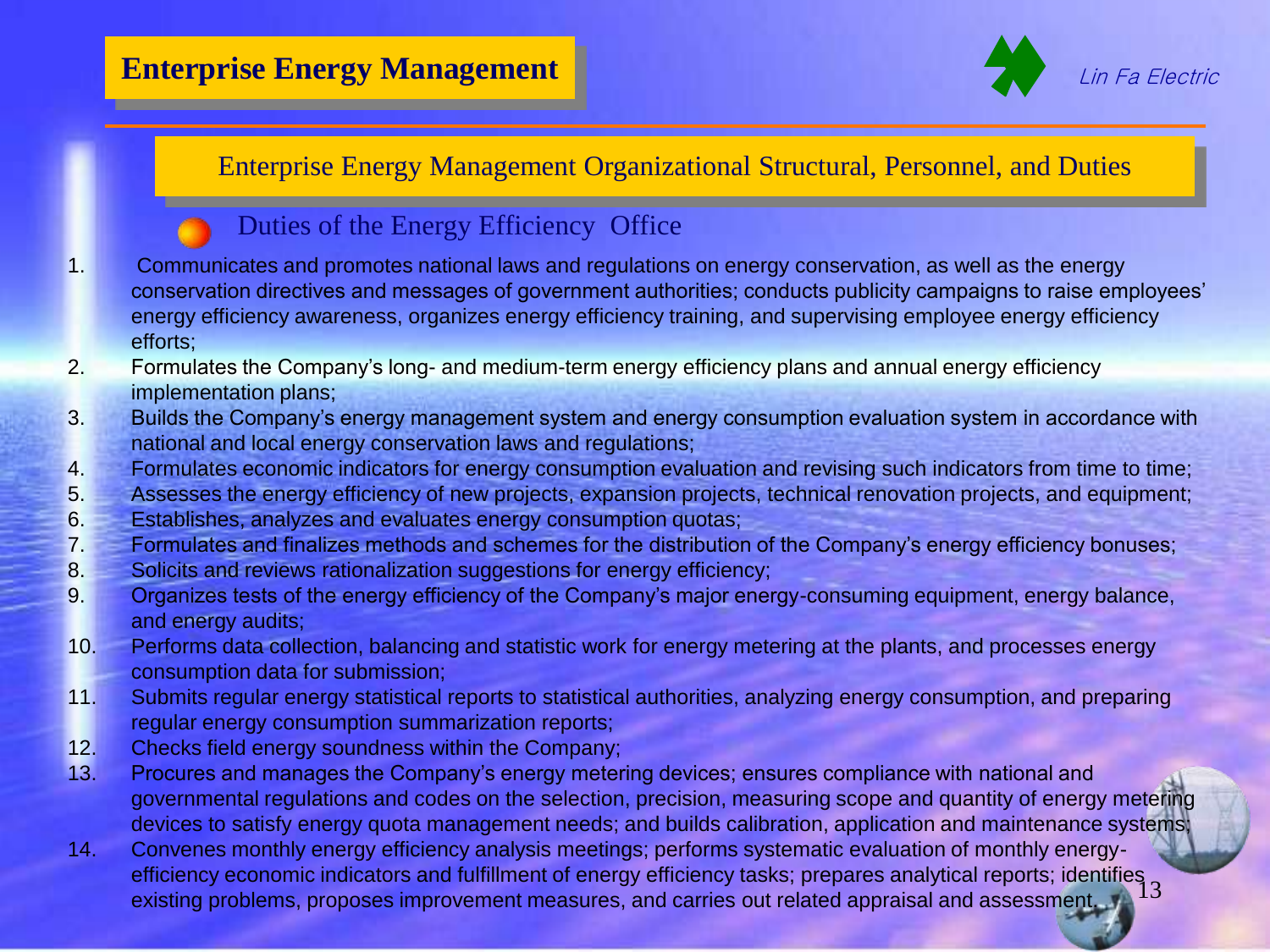

14

#### Enterprise Energy Management Organizational Structural, Personnel, and Duties

#### Duties of Energy Efficiency Teams of Plants (Departments)

- Assists the Company's Energy Efficiency Office in communicating and promoting national laws and regulations on energy efficiency, as well as the energy conservation directives and messages of government authorities;
- 2. Guides the energy efficiency efforts the energy efficiency administrators of the production teams;
- 3. Formulates the department's energy efficiency management methods, energy consumption evaluation schemes, and bonus distribution schemes;
- 4. Formulates economic indicators for the department's energy consumption evaluation and revising such indicators from time to time
- 5. Assists the Company's Energy Efficiency Office in assessing the energy efficiency of the department's new projects, expansion projects, technical renovation projects, and equipment;
- 6. Analyzes energy consumption and ensuring fulfillment of energy indicators;
- 7. Performs data collection and statistic work for energy metering at the department, and submits statistic reports to the Company's Energy Efficiency Office; where metering deviation is detected, notifies the Production Department, so that automation management personnel can take corrective measures;
- 8. Inspects the soundness of field energy at the department;
- 9. Convenes fortnightly energy efficiency analytical meetings, and analyzes and evaluates fortnightly energy-efficiency indicators and energy-efficiency task fulfillment;
- 10. Completes other energy management tasks as instructed by the Company's Energy Efficiency Office.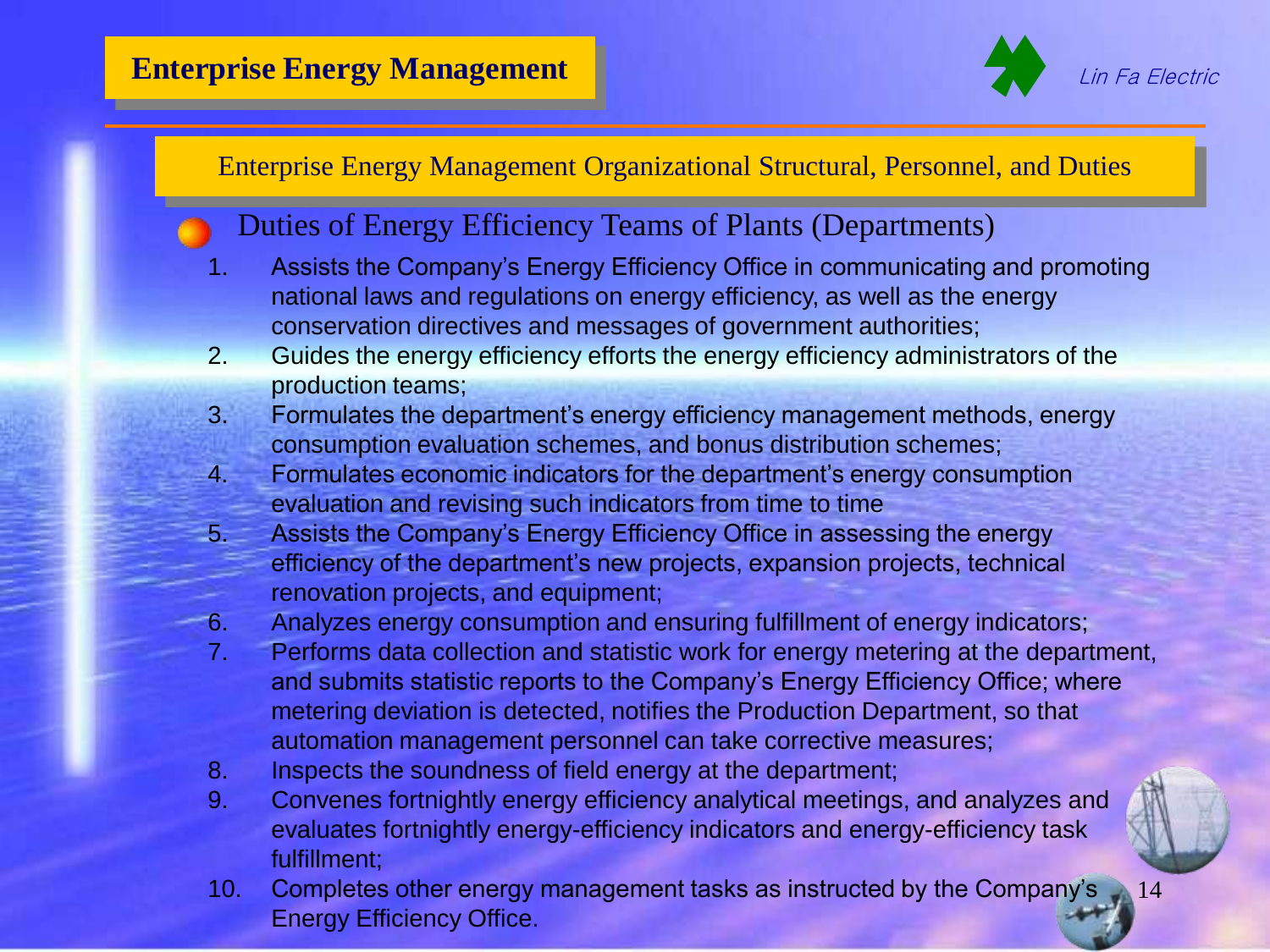

- Duties of Production Team Energy Efficiency Administrators
	- 1) Performs data collection and statistic work for the production team and calculates the indicators of the team's energy consumption;
	- 2) Inspects the production team's field energy soundness;
	- 3) Analyzes the production team's energy consumption;
	- 4) Completes other tasks as instructed by management.

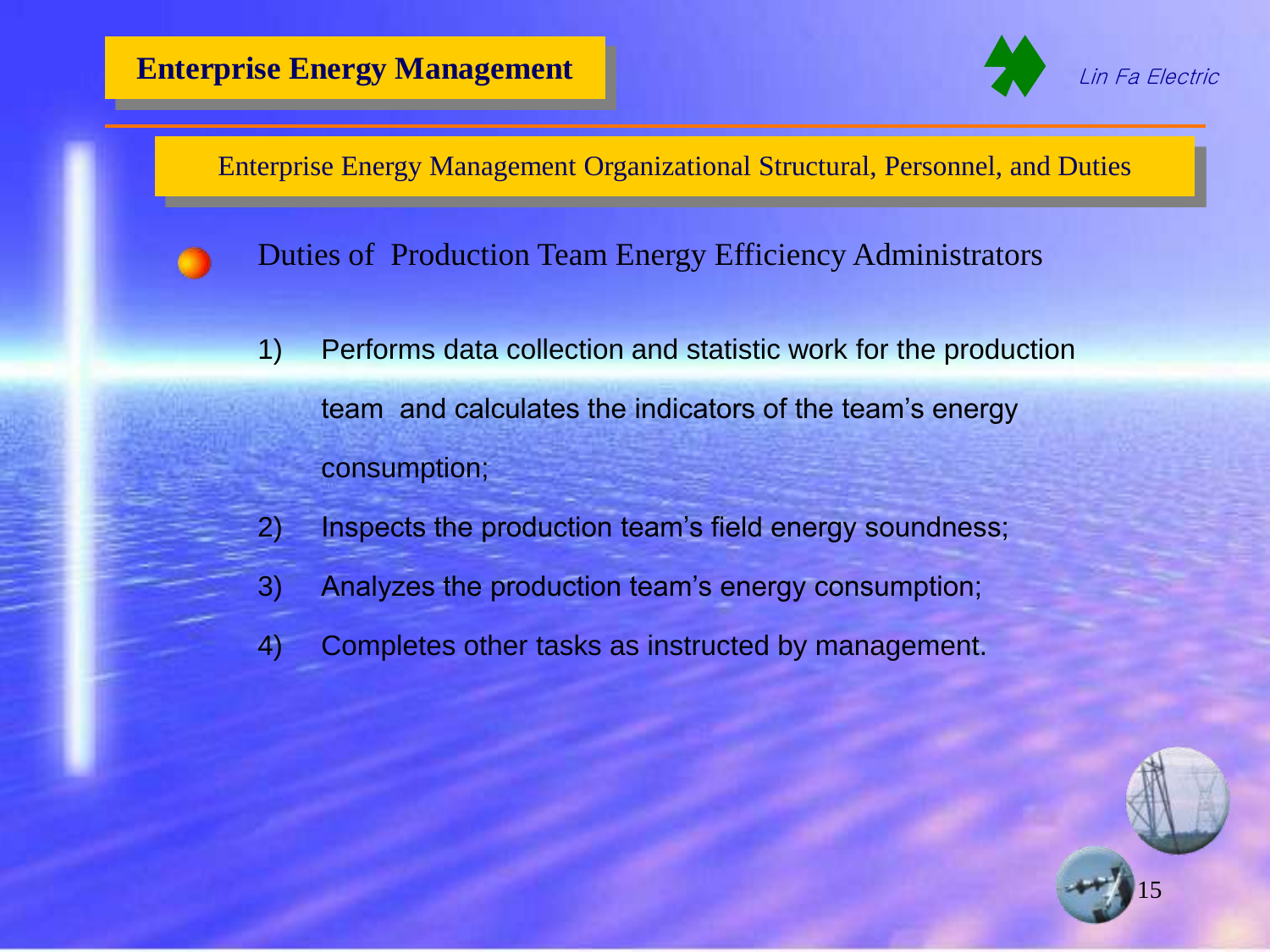

Lin Fa Electric

16

#### Enterprise Energy Management Rules and Regulations

The Energy Efficiency Office of the Production Department is responsible for managing the Company's energy management rules and regulations and for energy metering management (as opposed to energy metering equipment management). It supervises energy consumption quotas by production. To request energy supply, external departments must submit an application; if such application is granted, a meter will be installed and the energy consumption will be charged. The office also manages wind, power, electricity and gas load modification procedures and other routine energy consumption.

The Company currently implements the following energy management regulations:

1. Scheme on the Improvement the Energy Metering Management System and Foundation work;

2. Energy Management Rules;

3. Energy Metering Management Rules;

4. Gas Media Usage Management Regulations;

5. Provisions on the Management and Evaluation of Energy Efficiency Measures for Major Energy Consuming Processes;

6. Provisions on the Evaluation and Rewarding of Technical Personnel for Major Energy Consuming Processes;

7. Regulations on Strengthening Energy Inspection Work;

8. Regulations on the Management of Charges on Secondary Energy Medium

9. Regulations on Strengthening Regular Inspection and Calibration of Metering Devices;

10. Provisions on the Management of Metering Apparatuses and Instruments.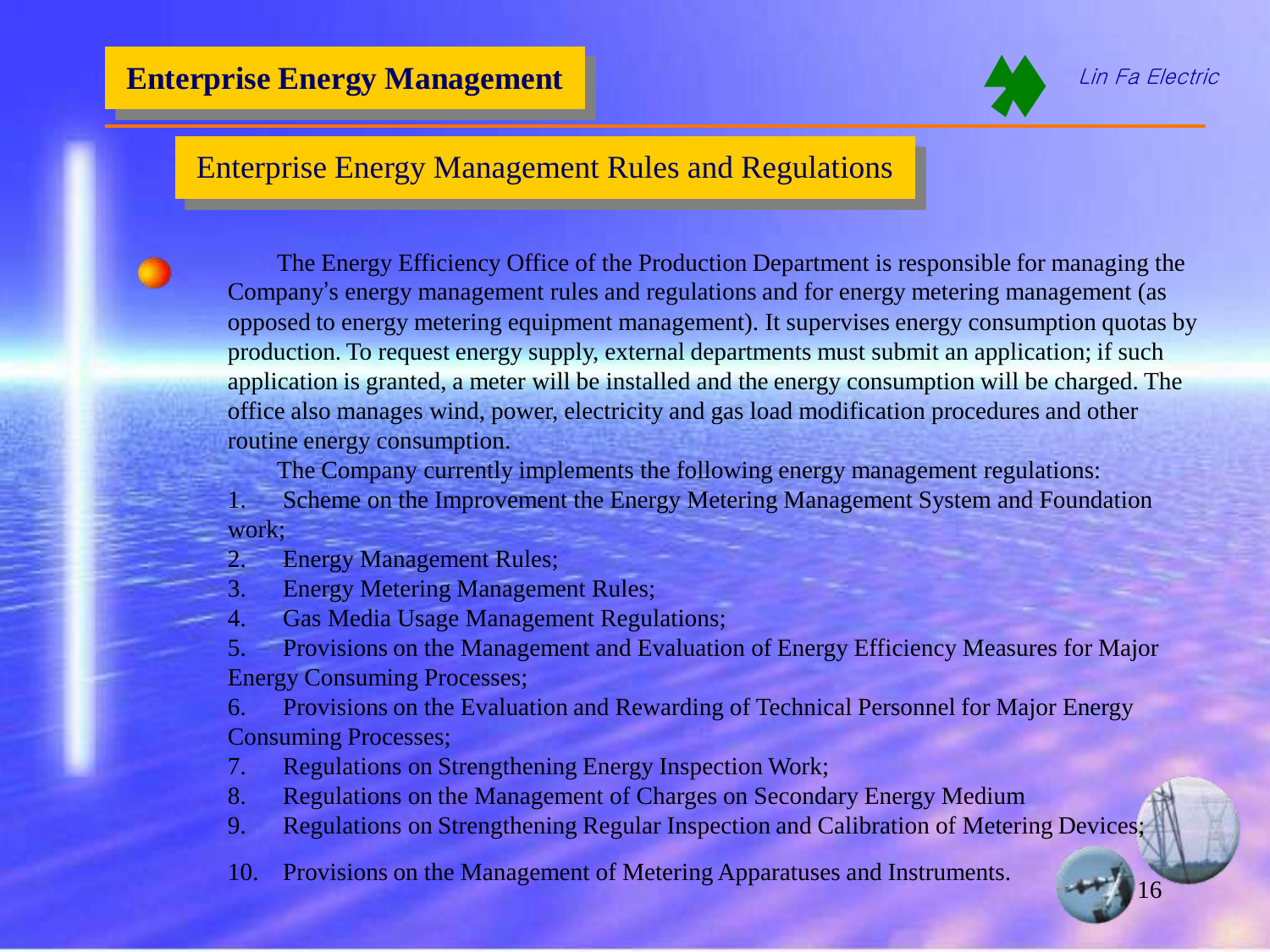

Ē



Energy Metering Equipment and Management

# The Energy Efficiency Office of the Production Department is responsible for managing energy metering; it has part-time metering specialists.

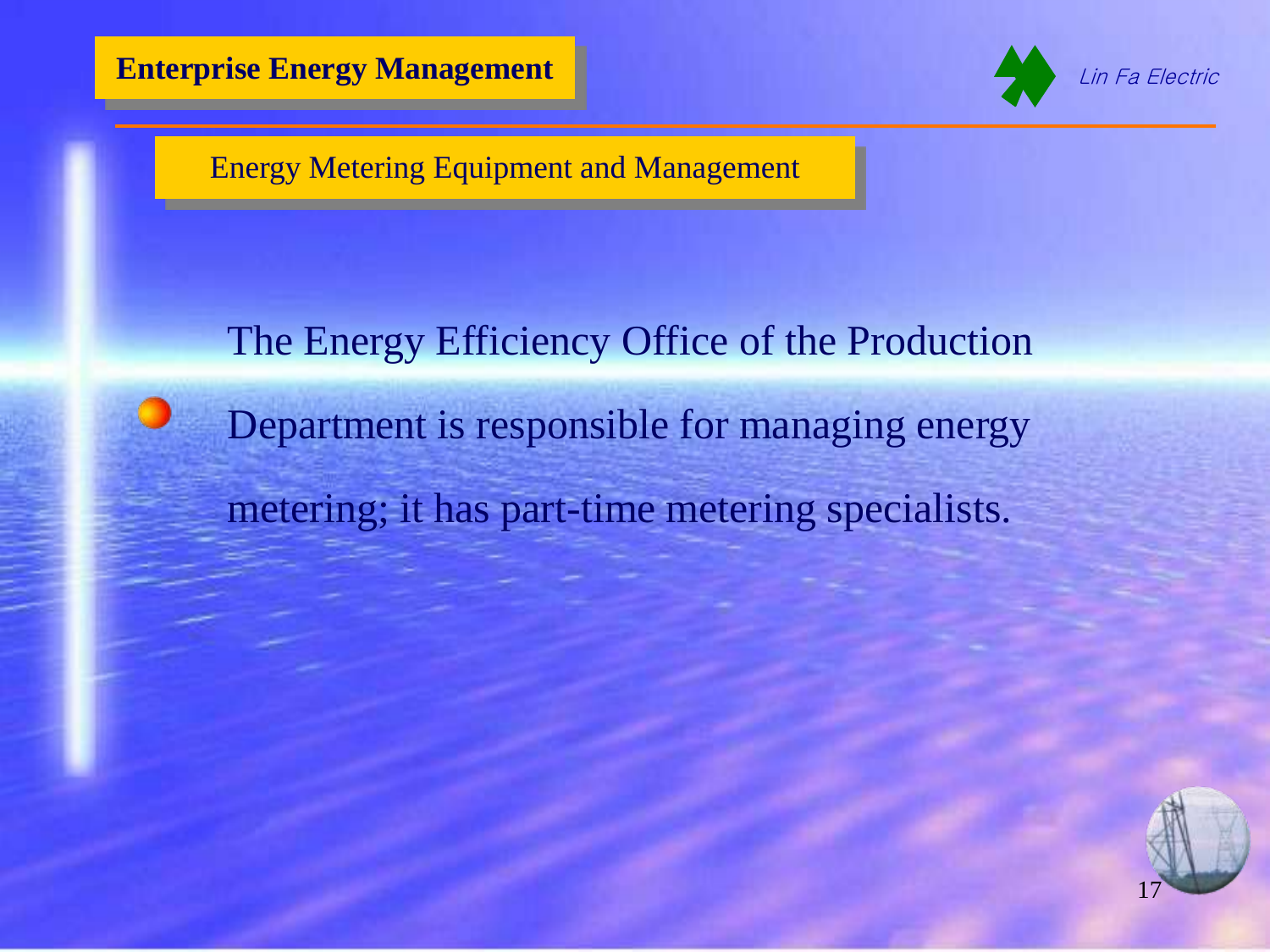

Frequency-varying Energy-saving Technical Renovation for Selected Motors

Frequency-varying energy-saving technical renovation has been carried out for the Company's thirty one 10KV high-voltage motors, high-pressure water pumps and air blowers who working conditions vary considerably; they have a combined total installed capacity of 29,440 KW.

Energy Saving Method: By cooperating with EMC Company

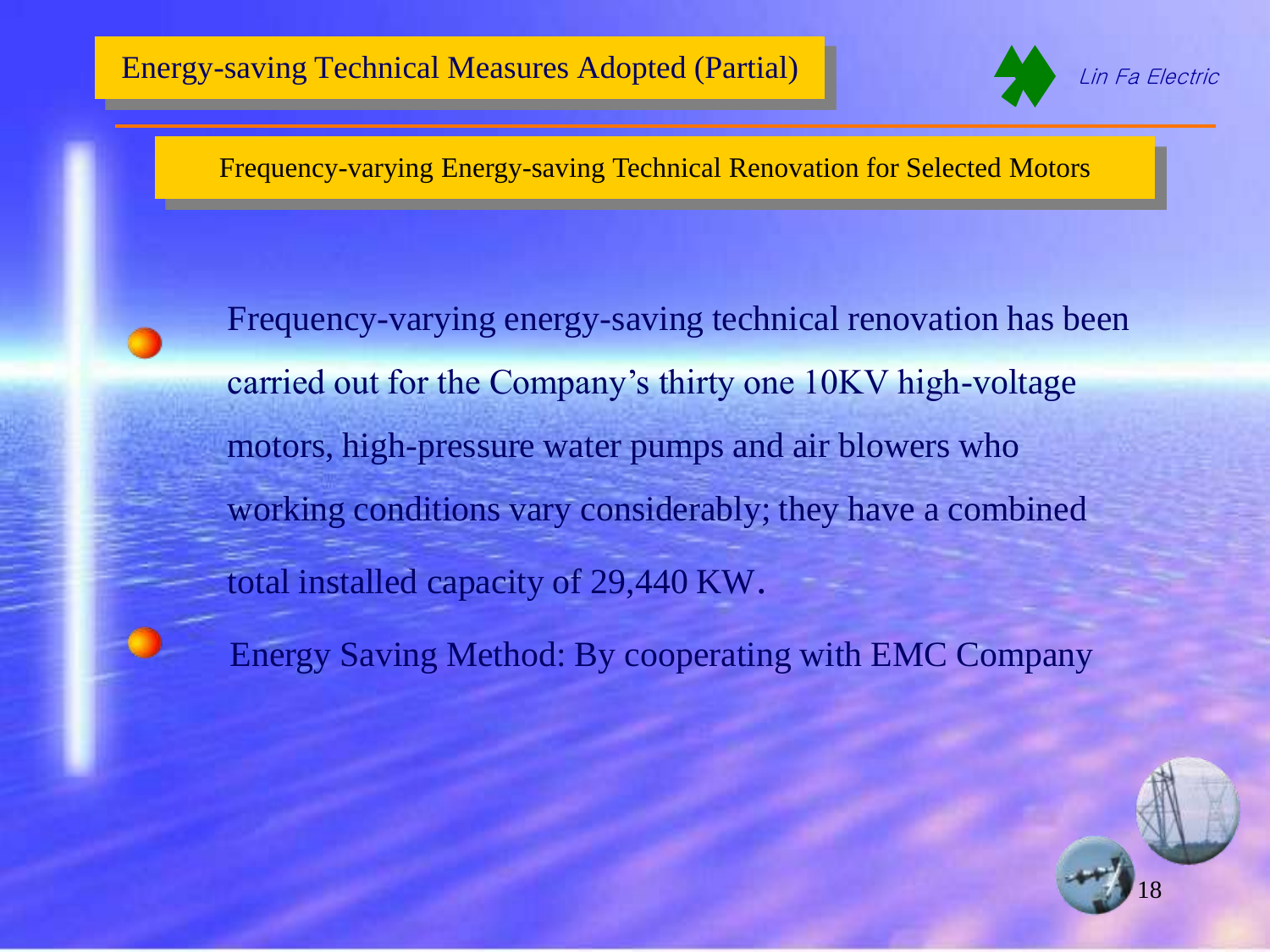

#### Renovation Scheme

As the water pumps and air blowers generally have a constant-torque load, by regulating the motor's rotating speed, the pressure of water supply and the amount of air delivered can be regulated. Through speed control by frequency variation, the external load can be regulated to achieve a largely proportional relationship between the motor's output power and rotating speed, thereby obtaining remarkable energysaving results.

When the equipment is starting, accelerating or decelerating, the frequency changer must act rapidly. Thus, the frequency changer used has closed-loop automatic regulation; through the pressure sensor, the control system detects the pressure signal value of the equipment outlet. After signal conversion by the A/D analoguedigital conversion unit, the PLC and the frequency changer can regulate individual motors' rotating speed to ensure that the motor outputs at the minimum power. At precisely controlling the pressure, soft start can be implemented for the motors to prolong the equipment's service life. If the frequency changer or the PLC malfunctions, the system will automatically switch to the frequency power supply of the original soft-start cabinet to ensure the equipment's normal operation.

19 In a word, by adopting the frequency-varying intelligent control system, electric power costs by be reduced by 30 to 40 percent, the equipment's service life can be extended, and productivity and product quality can be improved.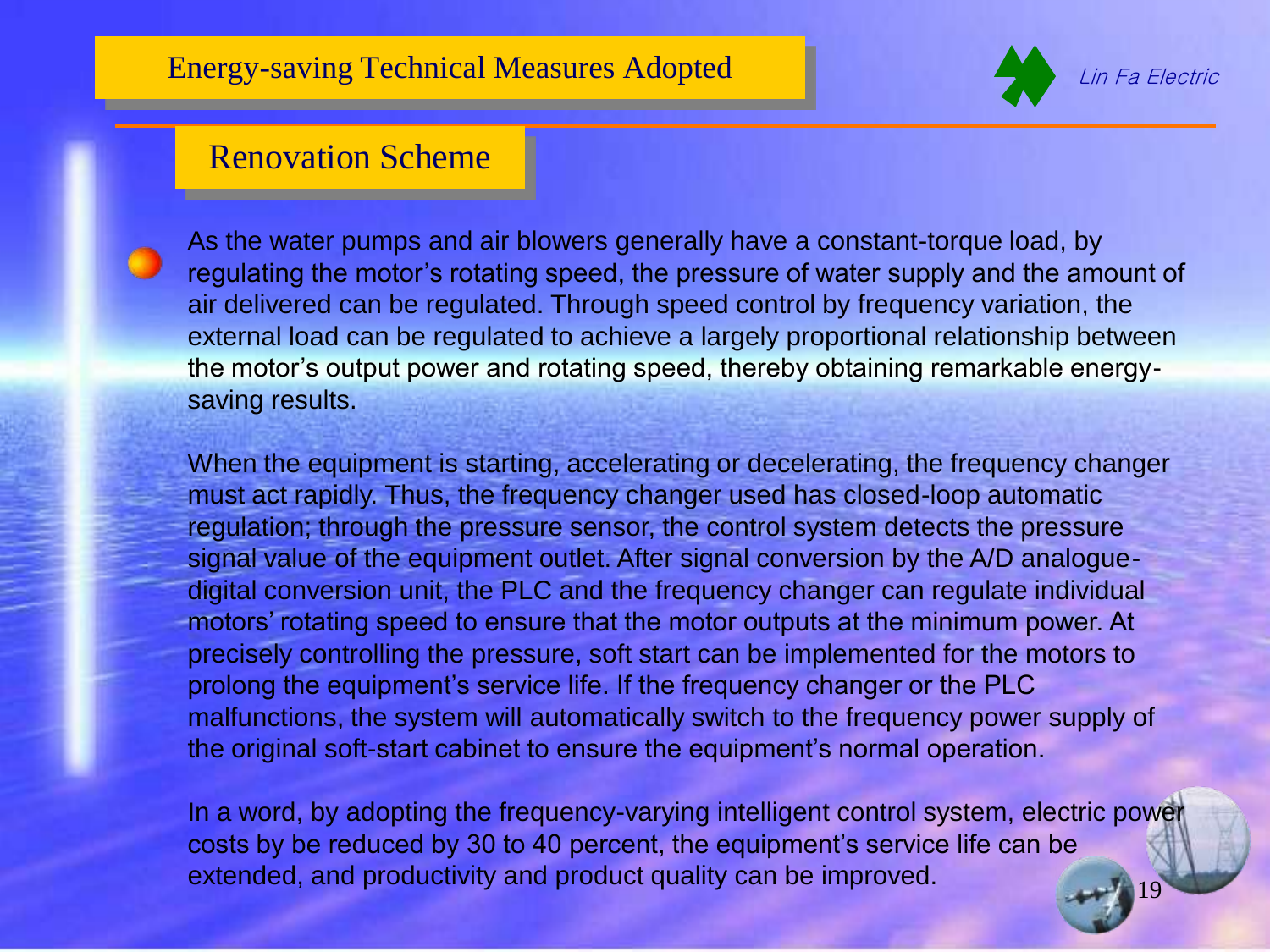Ē



### Post-renovation Equipment Statistics Table

| No.                     | <b>Equipment</b>                 | Unit | Qty.                          | <b>Unit Power</b> | <b>Total</b><br>Power | <b>Energy Consumption</b><br>before Renovation (KWh) | <b>Equivalent Coal before</b><br><b>Renovation (ton)</b> | <b>Electrical Power</b><br><b>Saved (KWH)</b> | <b>Equivalent Coal</b><br>(ton) | Electricity<br><b>Saving Rate</b> |
|-------------------------|----------------------------------|------|-------------------------------|-------------------|-----------------------|------------------------------------------------------|----------------------------------------------------------|-----------------------------------------------|---------------------------------|-----------------------------------|
| $\mathbf{1}$            | <b>Induced draft fan</b>         | pcs  | $\overline{4}$                | 1800              | 7200                  | 45619200                                             | 15966.72                                                 | 12474000                                      | 4365.9                          | 0.27                              |
| $\overline{2}$          | Primary air fan                  | pcs  | $\overline{\mathbf{4}}$       | 1120              | 4480                  | 28385280                                             | 9934.84                                                  | 8796480                                       | 3078.76                         | 0.31                              |
| $\overline{\mathbf{3}}$ | <b>Fair feeder</b>               | pcs  | $\overline{\mathbf{4}}$       | 710               | 2840                  | 17994240                                             | 6297.98                                                  | 3373920                                       | 1180.88                         | 0.19                              |
| $\overline{4}$          | <b>Condensate</b><br>pump        | pcs  | $\overline{2}$                | 1000              | 2000                  | 12672000                                             | 4435.2                                                   | 2904000                                       | 1016.4                          | 0.23                              |
| 5                       | <b>Circulating water</b><br>pump | pcs  | =<br>$\overline{\phantom{a}}$ | <b>1800</b>       | 3600                  | 22809600                                             | 7983.36                                                  | 6474600                                       | 2266.11                         | 0.28                              |
| 6                       | Air<br>compressor                | pcs  | ÷<br>6                        | 350               | 2100                  | 13305600                                             | 4656.96                                                  | 3326400                                       | 1164.24                         | 0.25                              |
| 7                       | <b>Booster pump</b>              | pcs  | $\overline{\mathbf{4}}$       | 280               | 1120                  | 7096320                                              | 2483.71                                                  | 1774080                                       | 620.93                          | 0.25                              |
| 8                       | <b>Booster fan</b>               | pcs  | $\overline{2}$                | 1700              | 3400                  | 21542400                                             | 7539.84                                                  | 5553900                                       | 1943.87                         | 0.26                              |
| $\overline{9}$          | <b>Circulating pump</b>          | pcs  | 6                             | 450               | 2700                  | 17107200                                             | 5987.52                                                  | 3920400                                       | 1372.14                         | 0.23                              |
| 10                      | <b>Total</b>                     |      | 34                            |                   | 29440                 | 186531840                                            | 65286.13                                                 | 48597780                                      | 17009.23                        | 0.26<br>20                        |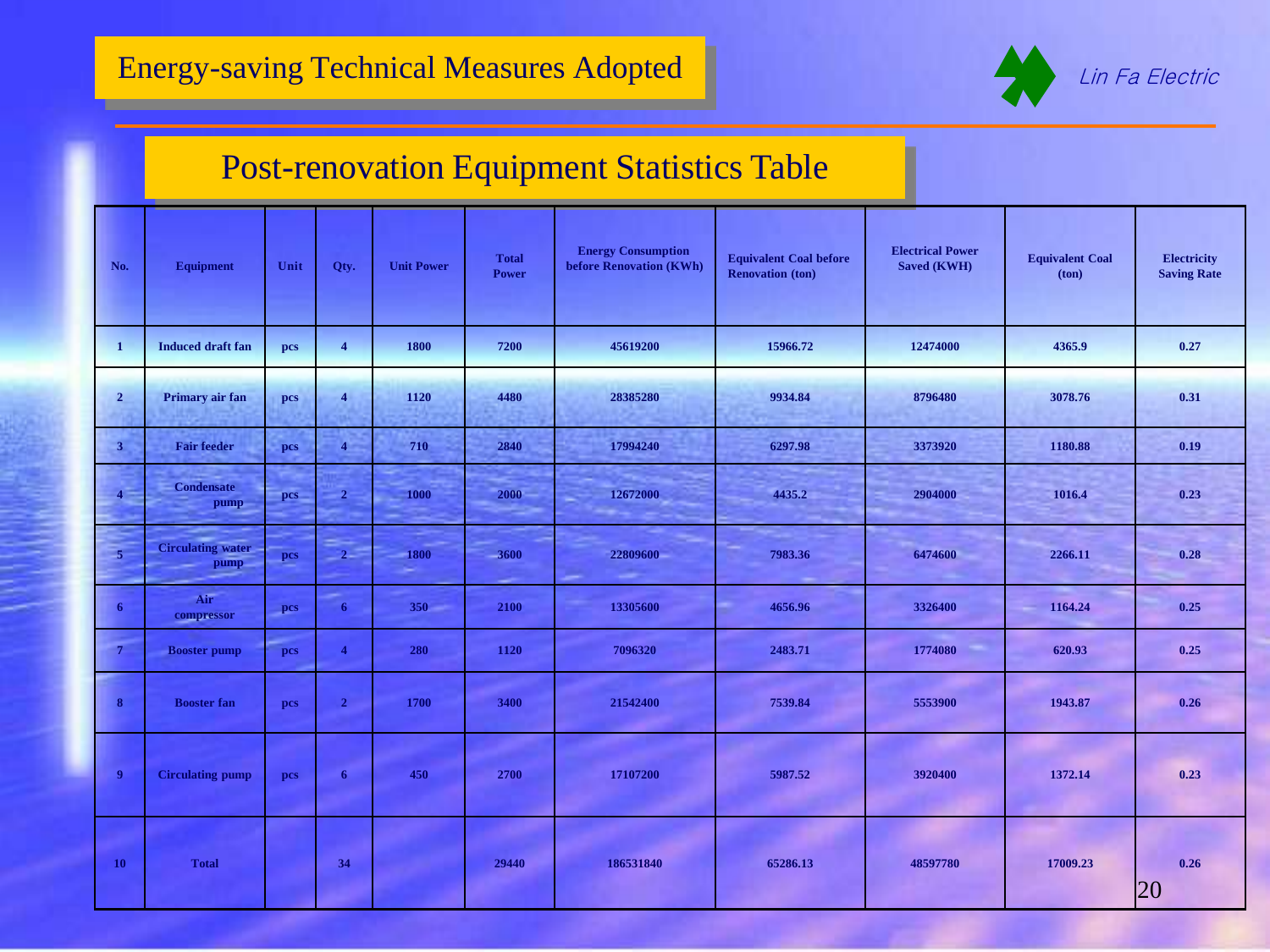

#### Energy Saving Results

Ē

The frequency-varying renovation of selected motors produces remarkable energy-saving results, with 17,009.23 tons of standard coal saved. Moreover, the implementation of the project can significantly reduce coal consumption, decreasing annual emissions of dust by 4,276.58 tons, SO2 by 301.3 tons, and CO2 by 42,766.1 tons.

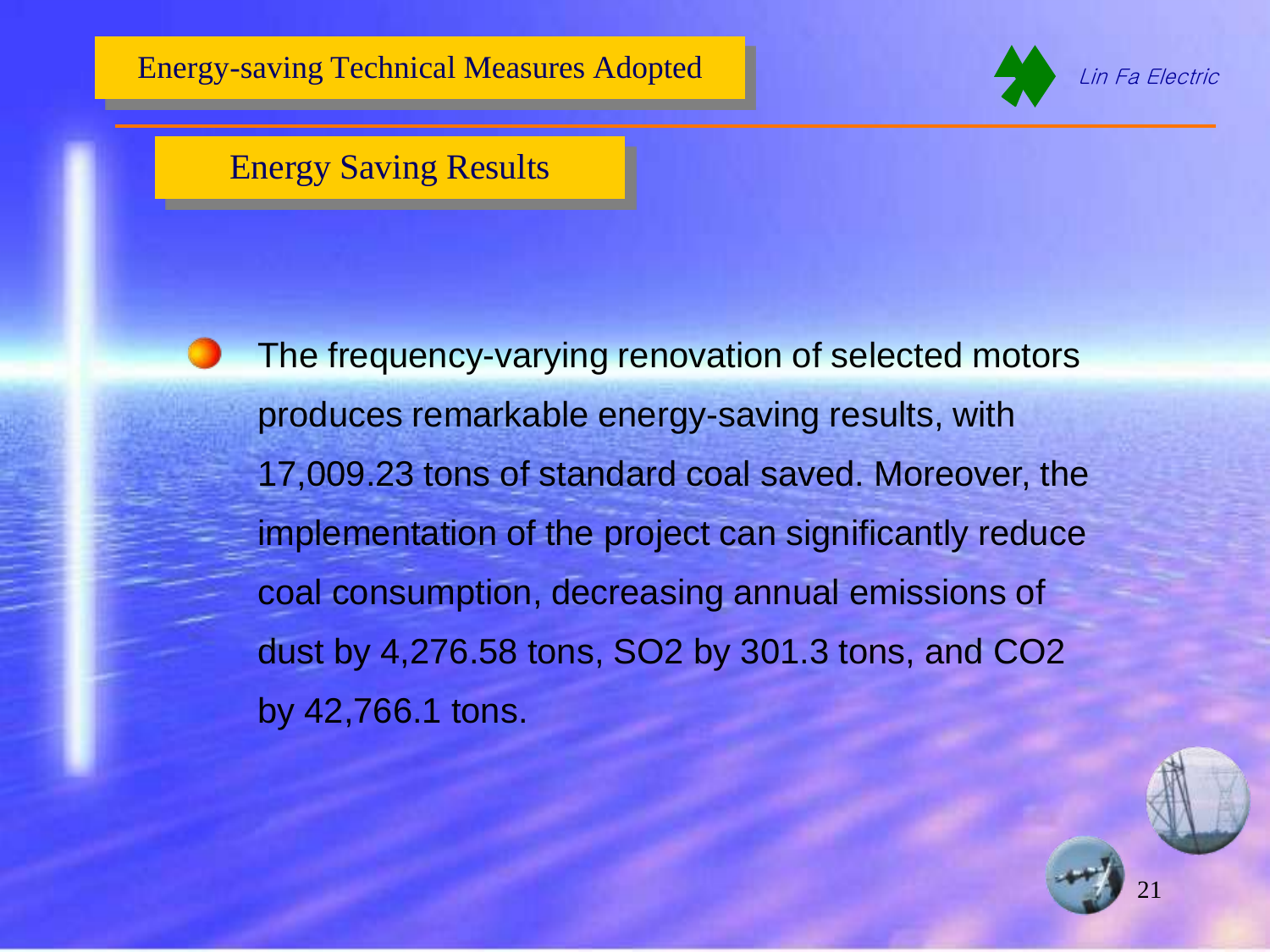

**Energy consumption is a major part of production** costs, and the ability to reduce energy consumption has a direct bearing on the enterprise's profitability. At present, the enterprise endeavors to improve energy efficiency, reduce energy consumption, decrease wastage, cut back on costs, and improve profitability, thereby boosting its growth prospects and market competitiveness.

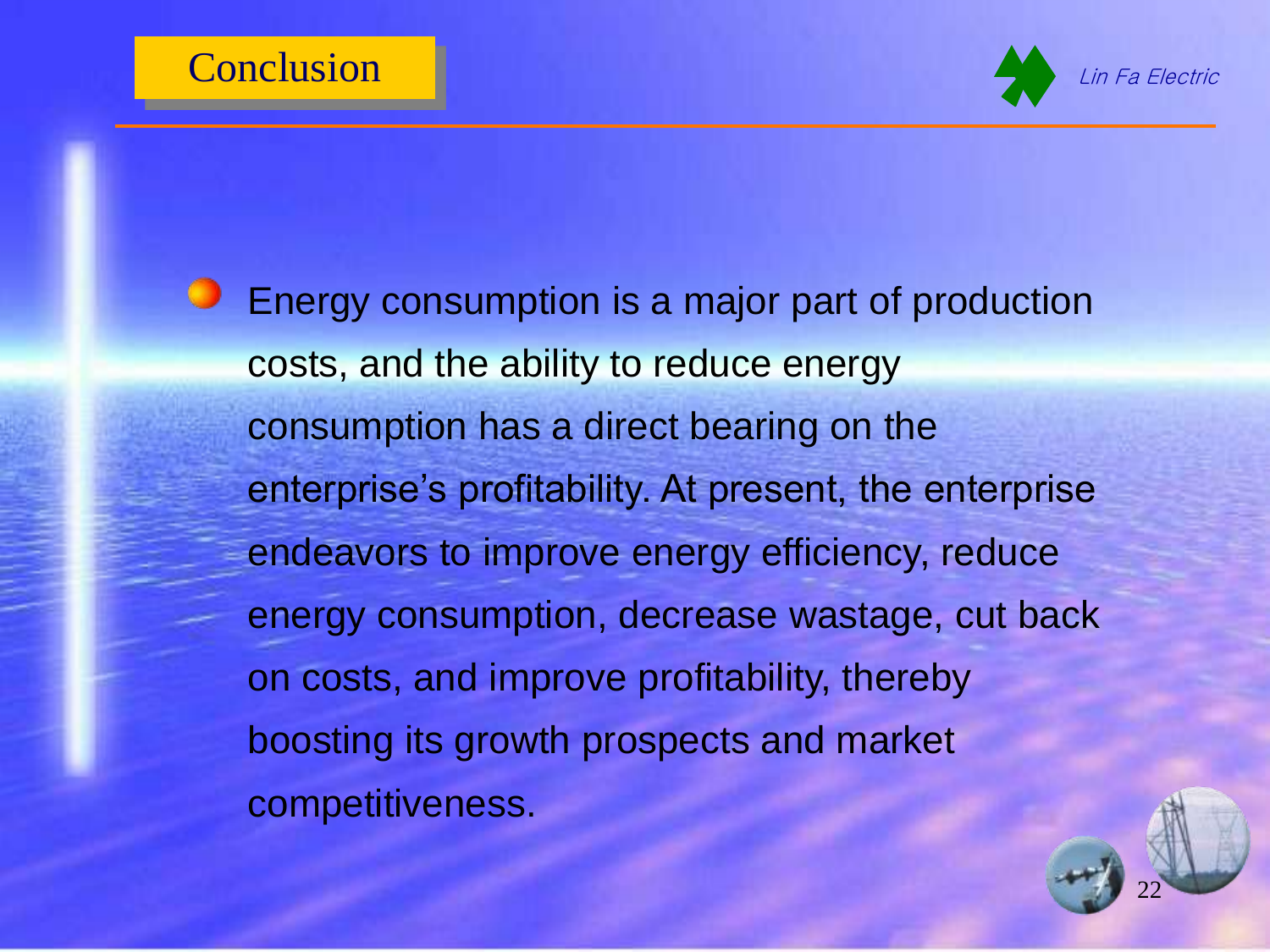## Chemical Company Case Study

Blue Sky(LanTian) Chemical Industry Co., Ltd. ,

Pingdingshan Coal Group

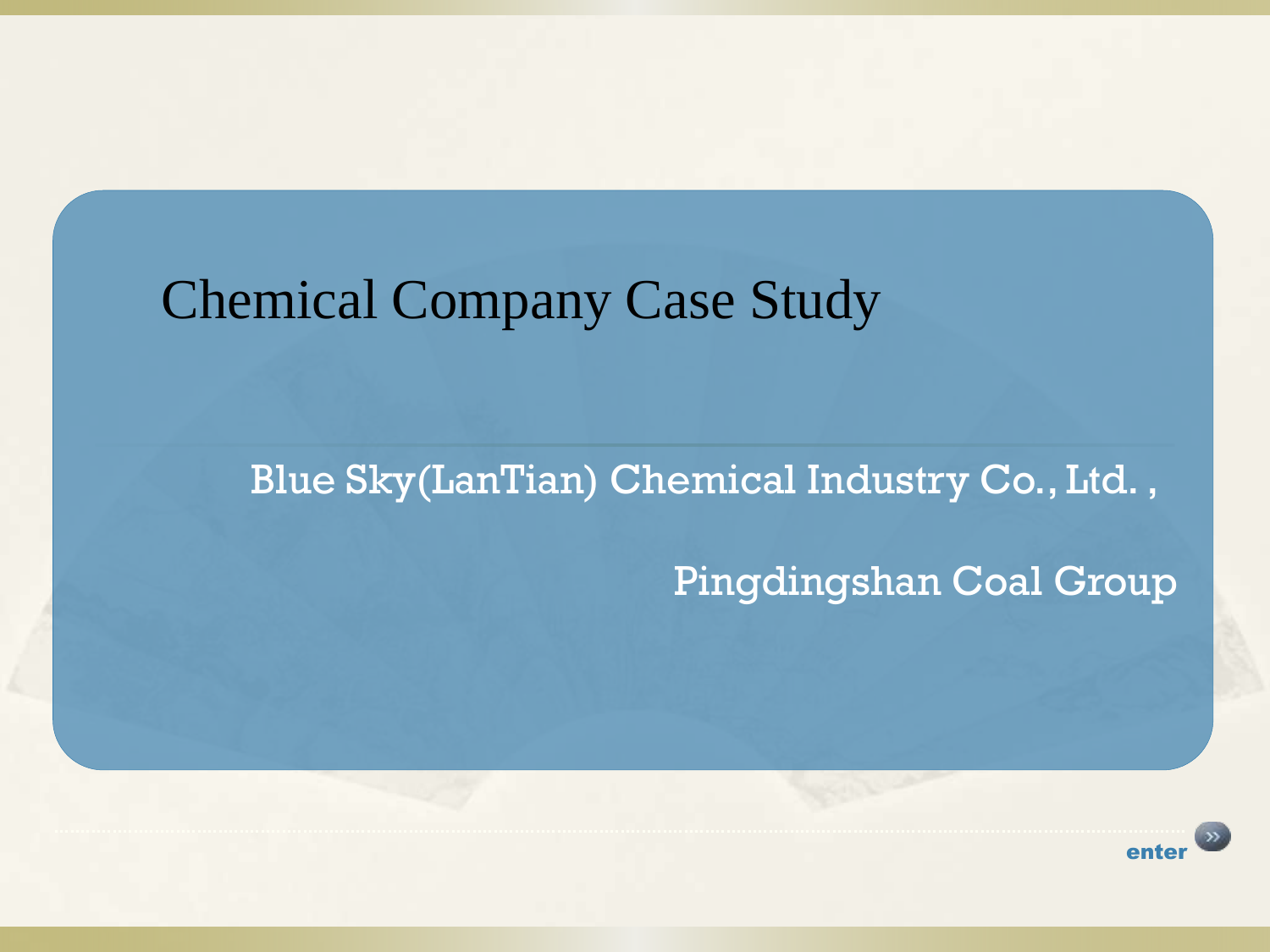## C o m p a n y B r i e f I n t r o d u c t i o n

 The Pingmei and Lantian Chemical Industry Co., Ltd. (hereinafter referred to as Pingmei and Lantian)It is China's coal kamiuma the energy and chemical group or state-holding enterprises.Its large state-sized group enterprise with total assets of more than 3.1 billion RMB. Pingmei and Lantian form part of The Zhongping Energy Chemical Group, and it is located in Henan Provincein China.

The current annual production capacity of the company is as follows:

> Methanol - 800,000 tons/year DME - 200,000 tons/year.

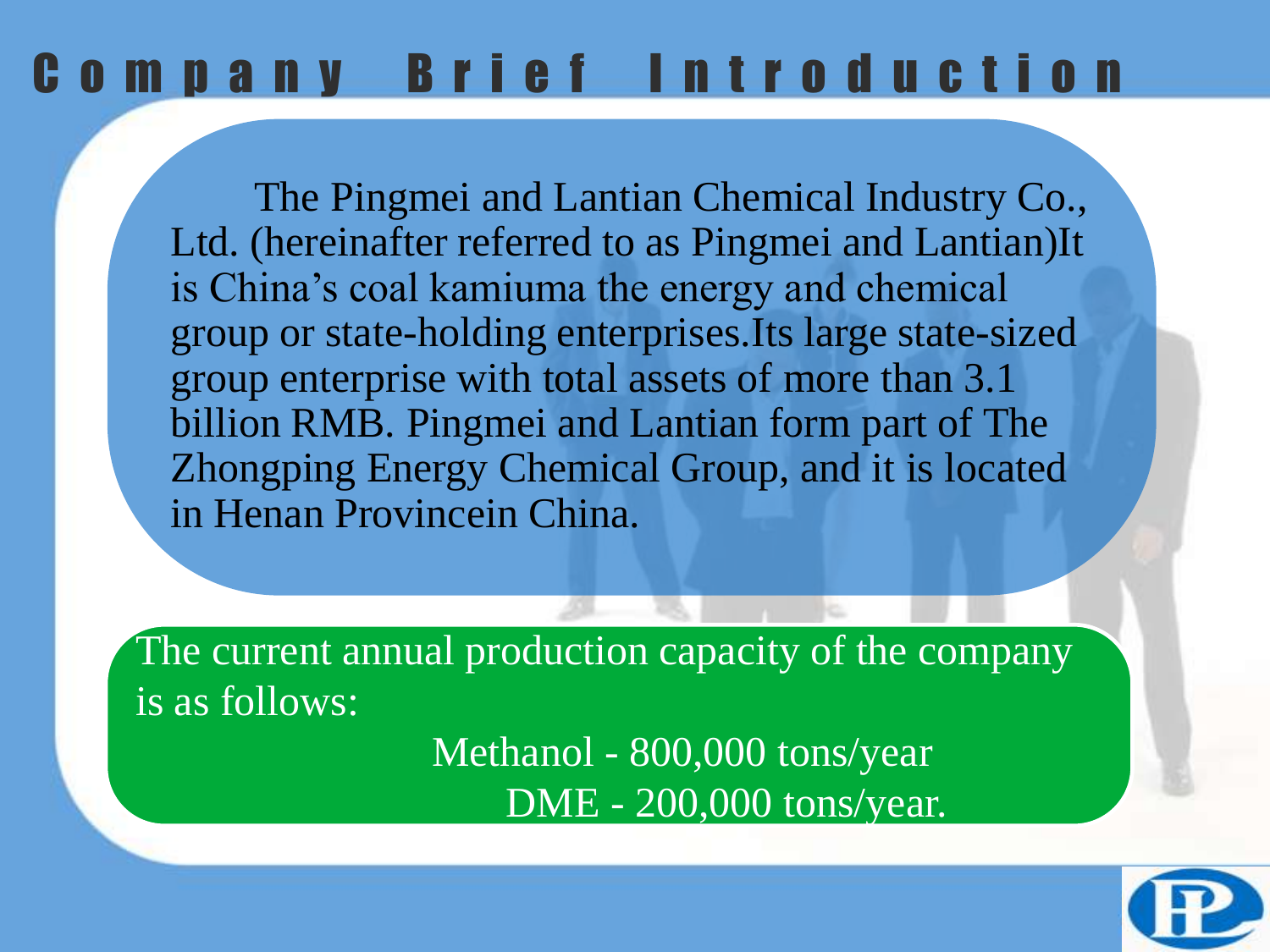National policy support, and energetically boost energy conservation and technical reformation.

 In recent years, we have installed: the micro-eddy current water treatment system, the pollutants online monitoring system, the variable frequency energy conservation reforming system, the alcohol ammonia energy conservation reforming system, the three wastes multi fuel burner etc. energy conservation and environmental protection projects. The systems and projects both significantly save energy consumption and production cost, whilst achieving environmental protection standards.

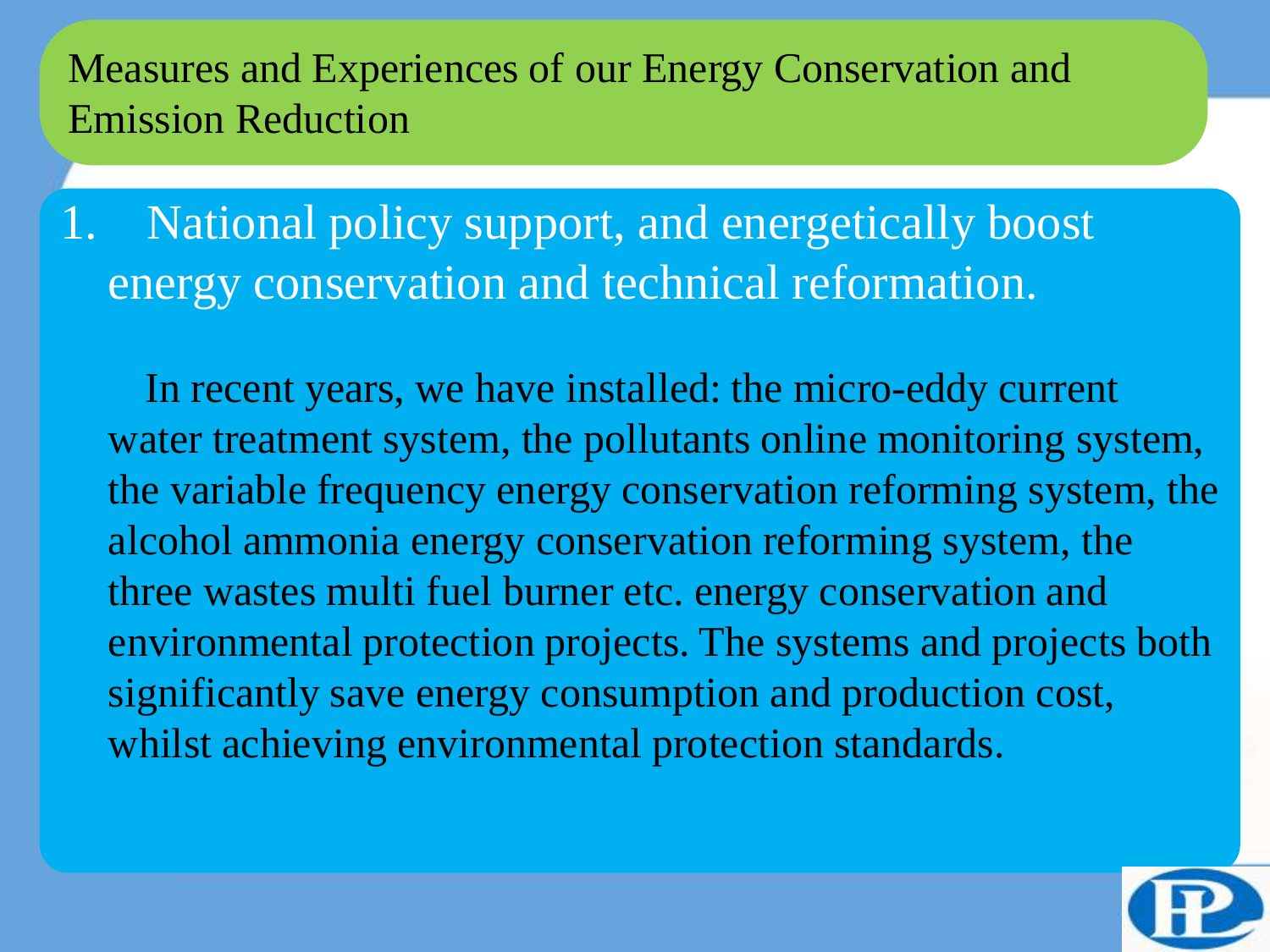2.Our efforts to construct environmentally friendly and resource saving enterprises.

(1)Multi Purpose Utilization of Various Cinder and Coal Ash

 Coal ash and slag are utilized in multi purpose roles for two coal-based chemical plants in order to save energy, and reduce both consumption and emissions.

 ①Recovery and Utilization of Slag ②Utilization of Ash ③Utilization of Coal Slime

(2)The Reformation and Multi Purpose Utilization of Raw Material Route

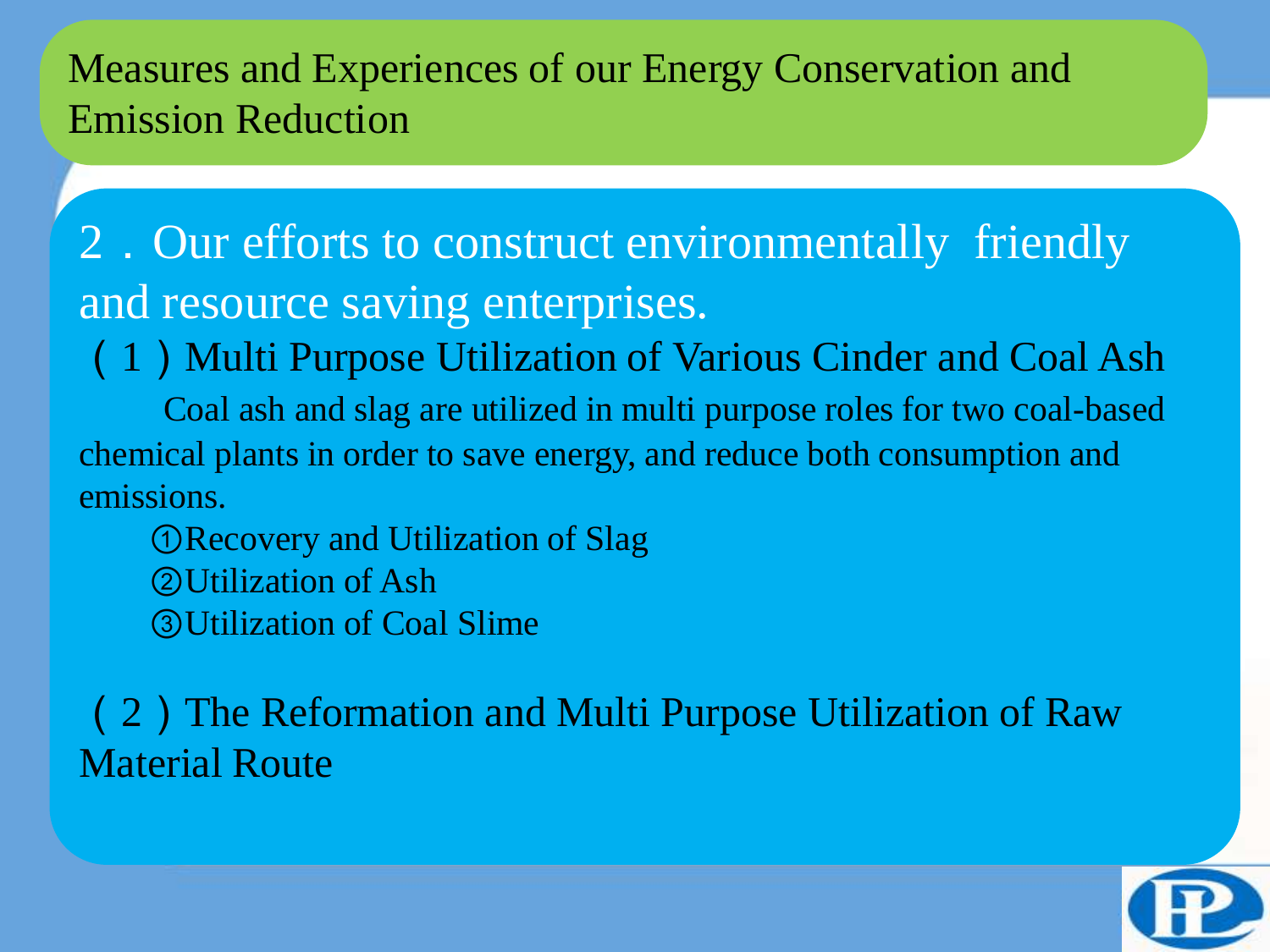3.Scientific and technological progress to improve the efficiency of resources utilization.

(1) Large sized high efficiency centrifugal turbo

(2) CO2 Multi Purpose Utilization

(3) Remarkable energy saving by four gas blowing boilers

(4) The back pressure turbine generator sets of the two coalbased chemical plants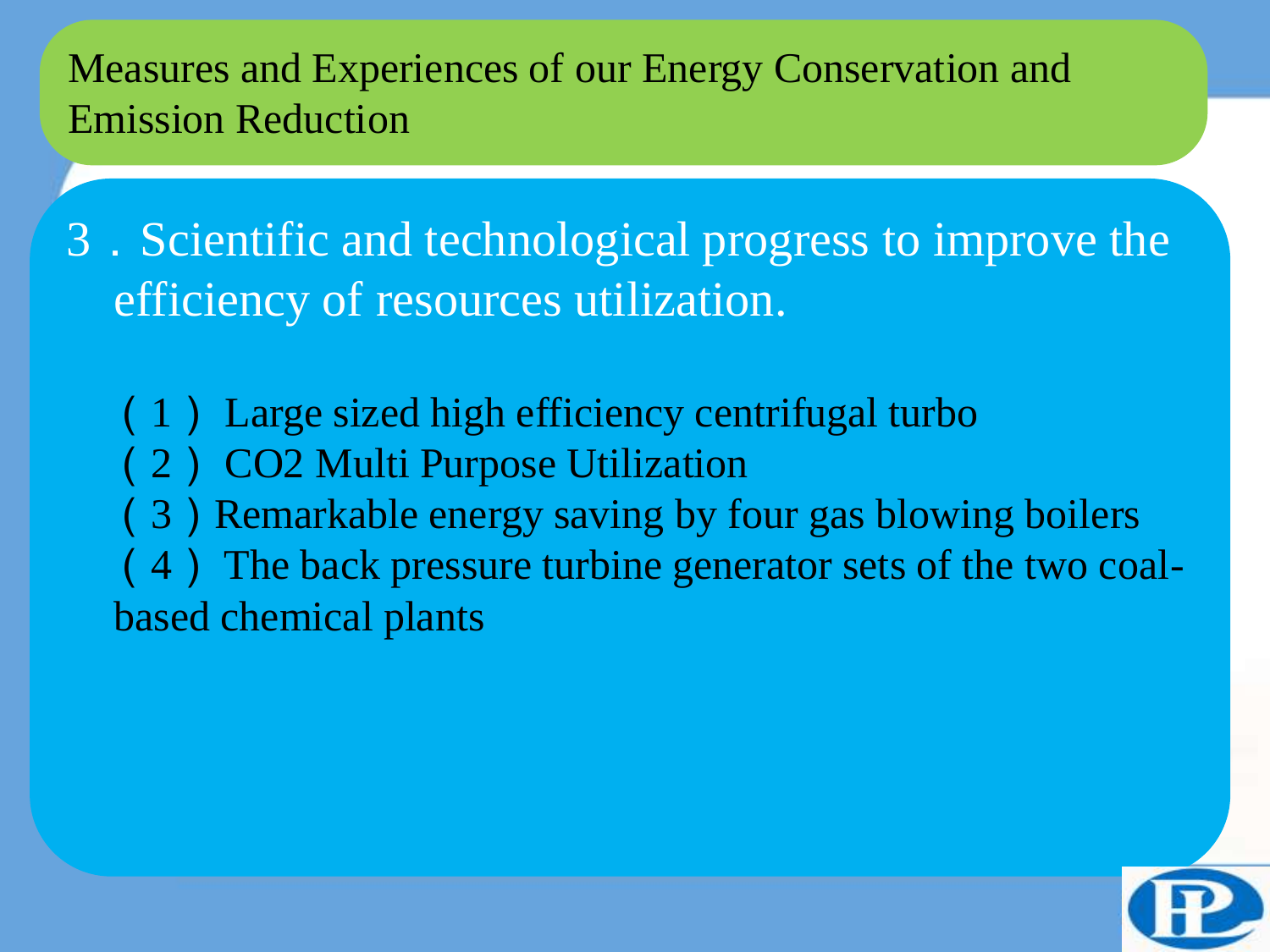4.With safety management as a link to prompt energy conservation and emission reduction

 Our company focuses on safety of production as an essential factor. We institute various rules and regulations to prompt enterprise management, and operation safety in the elaborate control of our facilities. We are committed to applying scientific and technical methods to our production facilities, installing new advanced equipment/instrument, detecting the operation conditions of equipment, reducing mishandling and operation accidents, and increasing the comprehensive level of energy conservation and emission reduction.

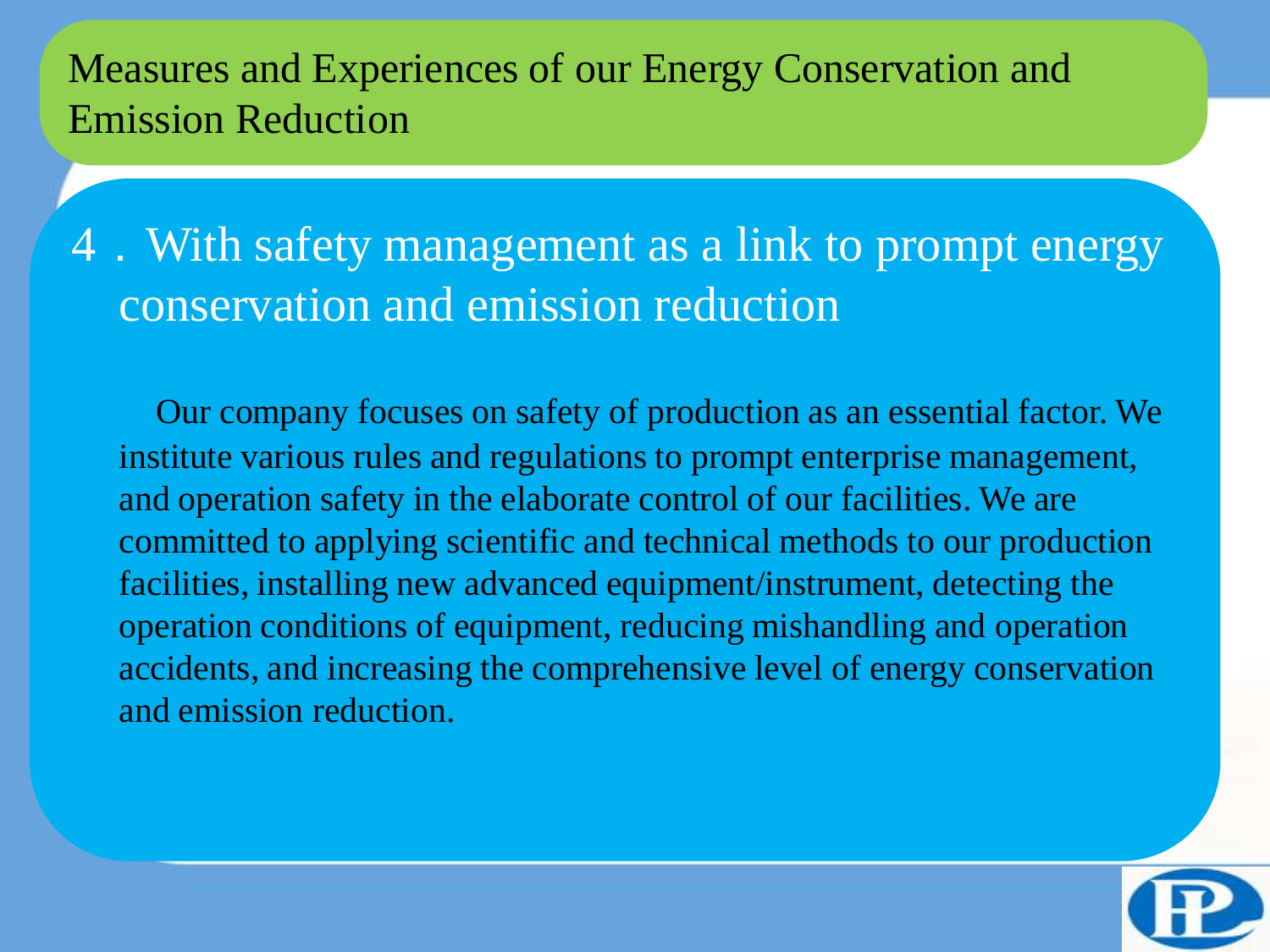



One dime of Suiping chemical factory in Pingmei lantian chemical industry Co.Ltd.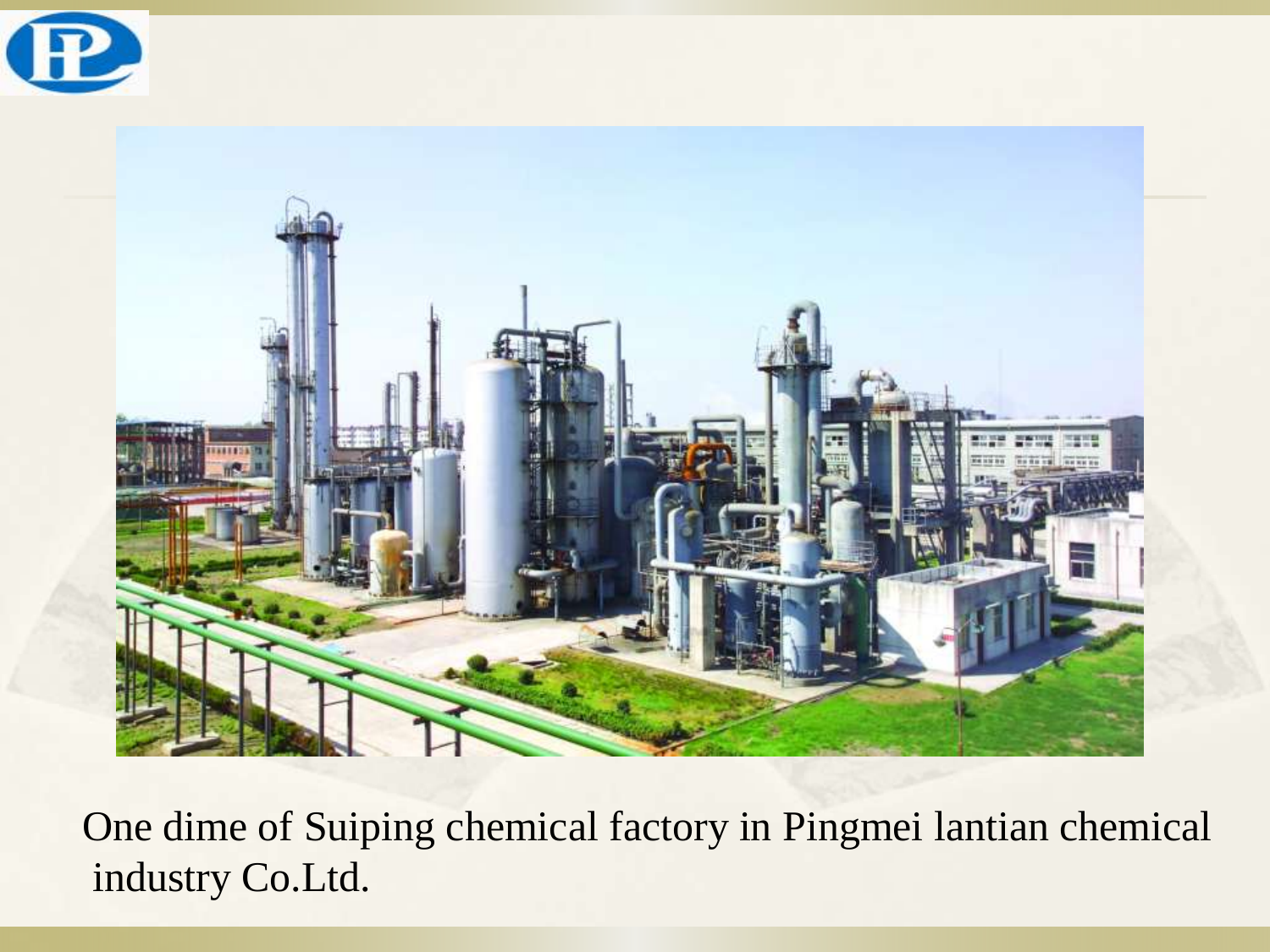

Methyl alcohol at the central plains of Pingmei lantian chemical industry Co.Ltd..